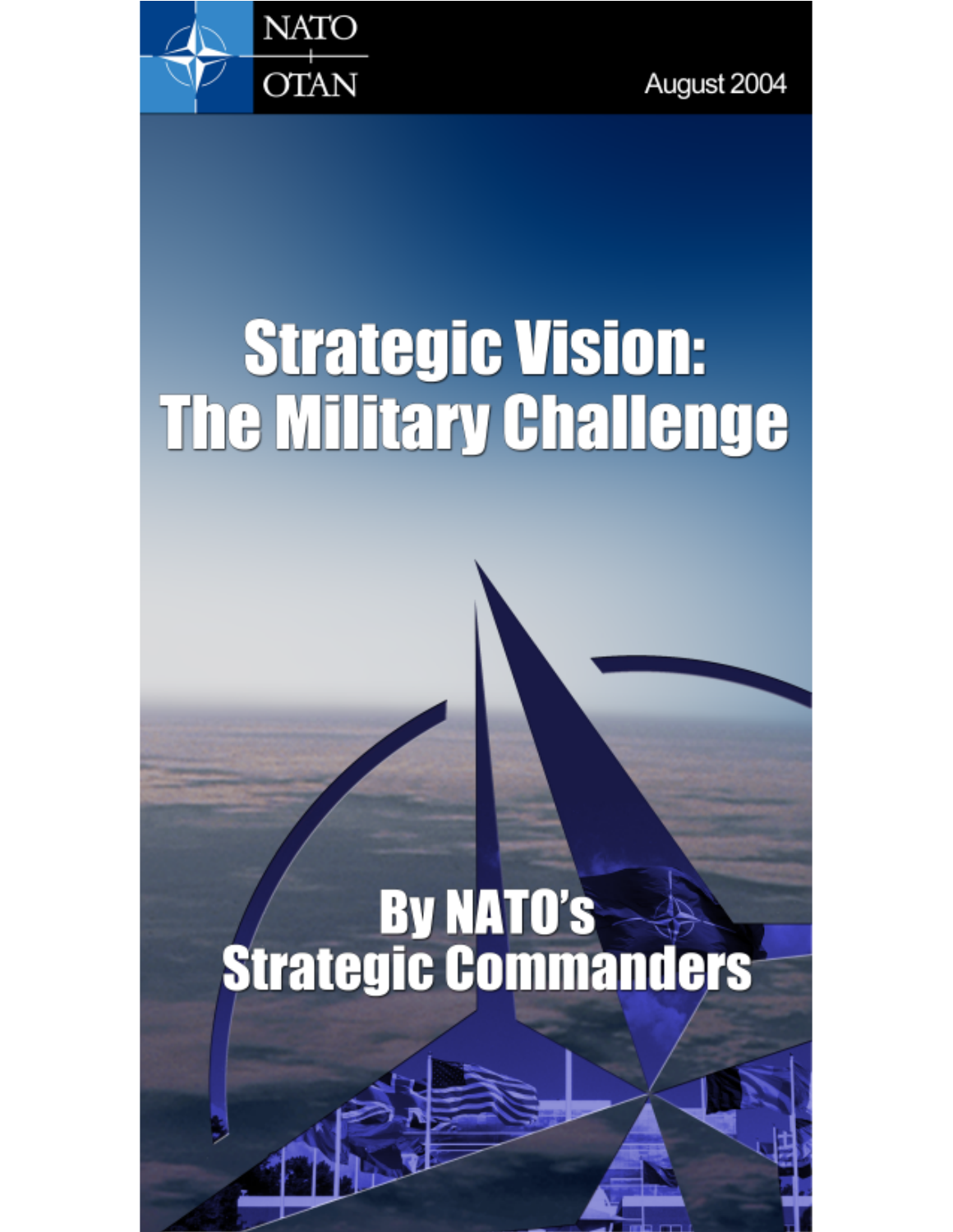#### FOREWORD

"Strategic Vision: The Military Challenge" has been developed by our two staffs to provide a long term vision of the way in which we expect future Alliance operations will be conducted, and, therefore, guide the transformation of forces, concepts and capabilities in the coming decades. It looks beyond current initiatives out to 15 years and considers the changes that will be needed to face evolving threats and new challenges. In this timeframe, the continued effectiveness of the Alliance in meeting future military challenges rests upon its ability to transform its capabilities in order to prevail in the complex future environment.

In "Strategic Vision", we describe a new way of planning and conducting operations that concentrates more directly on the ultimate ends we wish to achieve. This approach to operations will involve the integrated application of all instruments of Alliance power to create effects which will achieve the desired outcome. We also set out the capabilities that will be required to maintain a competitive advantage in the 'information age' and prevail in any future crisis or conflict. Finally, we present a framework for transformation that clarifies the major areas of development needed to produce the necessary forces together with new concepts and capabilities.

The importance of this document cannot be overstated. It provides the Alliance a consolidated military view of future operations drawn from our analysis of changes in the nature of the threat, lessons from recent conflicts, research papers and other national vision efforts. "Strategic Vision" forms an integral part of the Alliance's transformation effort. The concepts and capabilities described in this paper will be translated into requirements and plans through the Defence Planning process, and will guide the development of the NATO Response Force. It will therefore provide a context within which nations can plan the development of their own future capabilities.

"Strategic Vision" is not a directive, but is intended to inform, educate and stimulate debate within the Alliance and the nations. While providing a view of future forces, concepts and capabilities, we recognise that this view will evolve over time. Therefore, "Strategic Vision" will be updated to remain current with continuing concept development and experimentation, and, thereby, serve as the beacon to guide Alliance forces to meet the military challenges of tomorrow.

heral J.*I*L.*I*Jones preme Allied Commander urope

Franks

Admiral E. P. Giambastiani Supreme Allied Commander Transformation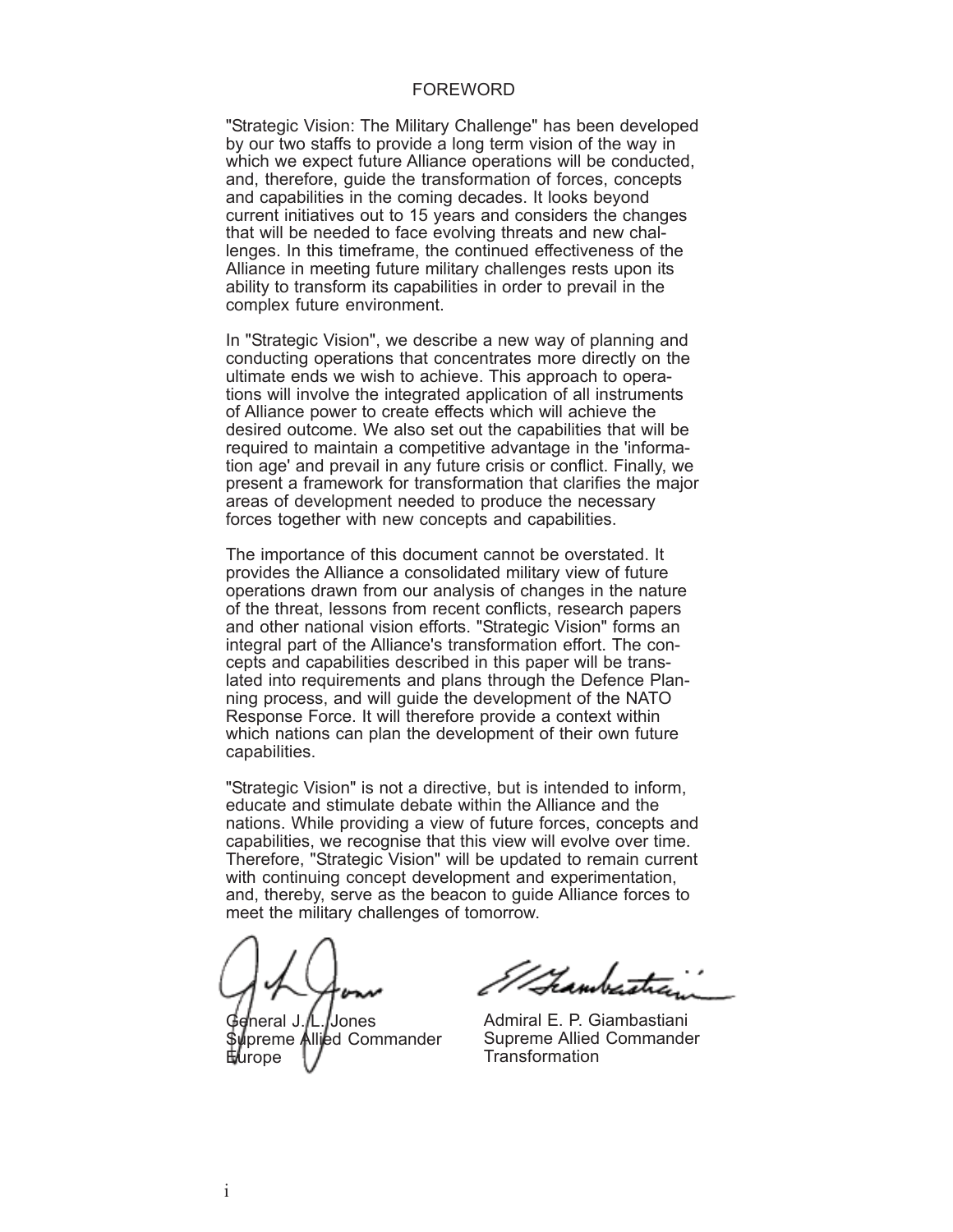

### **TABLE OF CONTENTS**

| Foreward                                                |     |
|---------------------------------------------------------|-----|
| <b>Table of Contents</b>                                | ii  |
| <b>Executive Summary</b>                                | iii |
| Part 1: Introduction                                    | 1   |
| Part 2: The Future Strategic and Military Environment 2 |     |
| Part 3: Future Operations, Forces and Concepts          | 7   |
| Part 4: Capabilities                                    | 12  |
| Part 5: Framework for Transformation                    | 17  |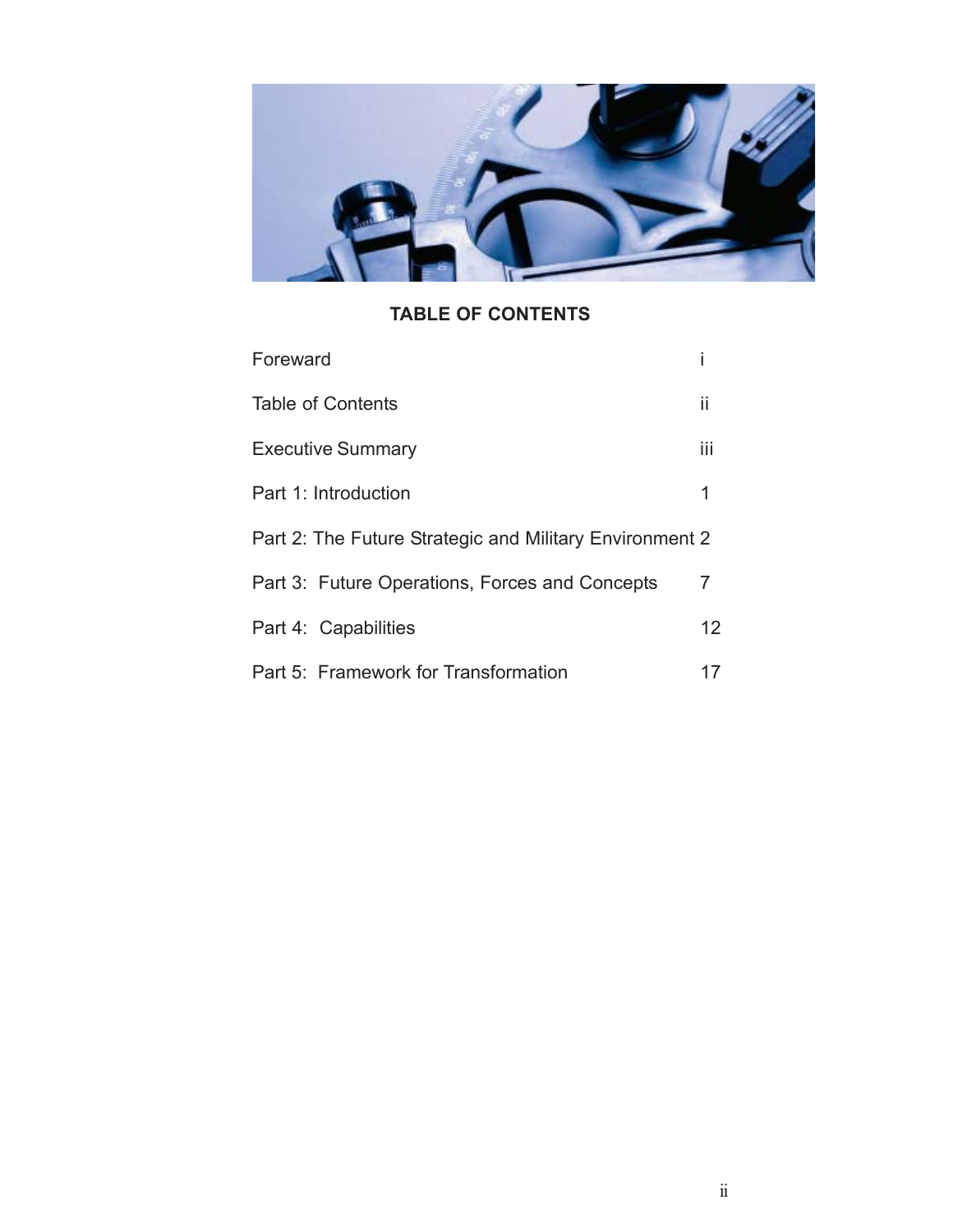#### *EXECUTIVE SUMMARY*

*1. The aim of "Strategic Vision: The Military Challenge" is to provide a vision of the way in which future Alliance operations will be planned and conducted and thereby guide the transformation of forces, concepts and capabilities in the coming decades.*

*2. The objectives of this paper are to:*

*• Describe the nature of future conflict and the forces, concepts and capabilities that the Alliance is likely to need to plan and conduct successful operations in the next 15 years.*

*• Assist transformation by providing broad guidance for the longterm development of Alliance forces, concepts and capabilities.*

*• Provide a conceptual framework to assist in the overall defence planning processes and reinvestment decisions within both the Alliance and nations.*

*• Provide a context for experimentation with new concepts and capabilities and a focus for research and development.*

*• Provide a capstone document from which future conceptual work will cascade.*

*• Inform and stimulate the transformational debate within the Alliance and the nations.*

*3. The key drivers that will effect the future strategic environment are globalization, the increasing sophistication of asymmetric warfare, the effects of changing demography and environment, failing states, radical ideologies and unresolved conflicts. The Alliance will respond militarily more frequently in addressing global threats to its interests within this strategic environment. To be successful, a more holistic approach to future operations involving political, military, civil, and economic means must be adopted. Further, a broad, multi-dimensional concept of security must include roles such as conflict prevention, crisis and consequence management, peacekeeping, support to peacemaking, disaster response and humanitarian assistance. Intelligence collection, analysis, dissemination and sharing will be critical in reducing the decision time between recognising a security risk and executing the desired course of action. Greater political accountability, and a continuing requirement to maintain public support, will demand swift success with minimal collateral damage. Military forces must be rapidly tailorable to respond to challenges with speed, precision and flexibility and be deployable wherever they are needed. Although asymmetric threats from state and non-state actors may constitute the most immediate security risk, the Alliance must retain the capability and interoperability to conduct high intensity operations. Finally, the Alliance should structure for the most likely operations and adapt these structures for the most demanding.*

*4. Future operations will be more complex and multidimensional. The planning and execution of operations will be an increasingly joint and multilateral effort requiring truly interoperable forces. To support this end, the use of Alliance forces must change from a pattern of deconfliction to one of integration where emerging technologies and concepts, like the network-enabled capability, are increasingly used to improve the competitive advantage of the Alliance. Further, the Alliance must maximise the contributions of Partners and coalition members while ensuring that its strategic military policies and activities complement those of other international and regional organisations. The requirement for*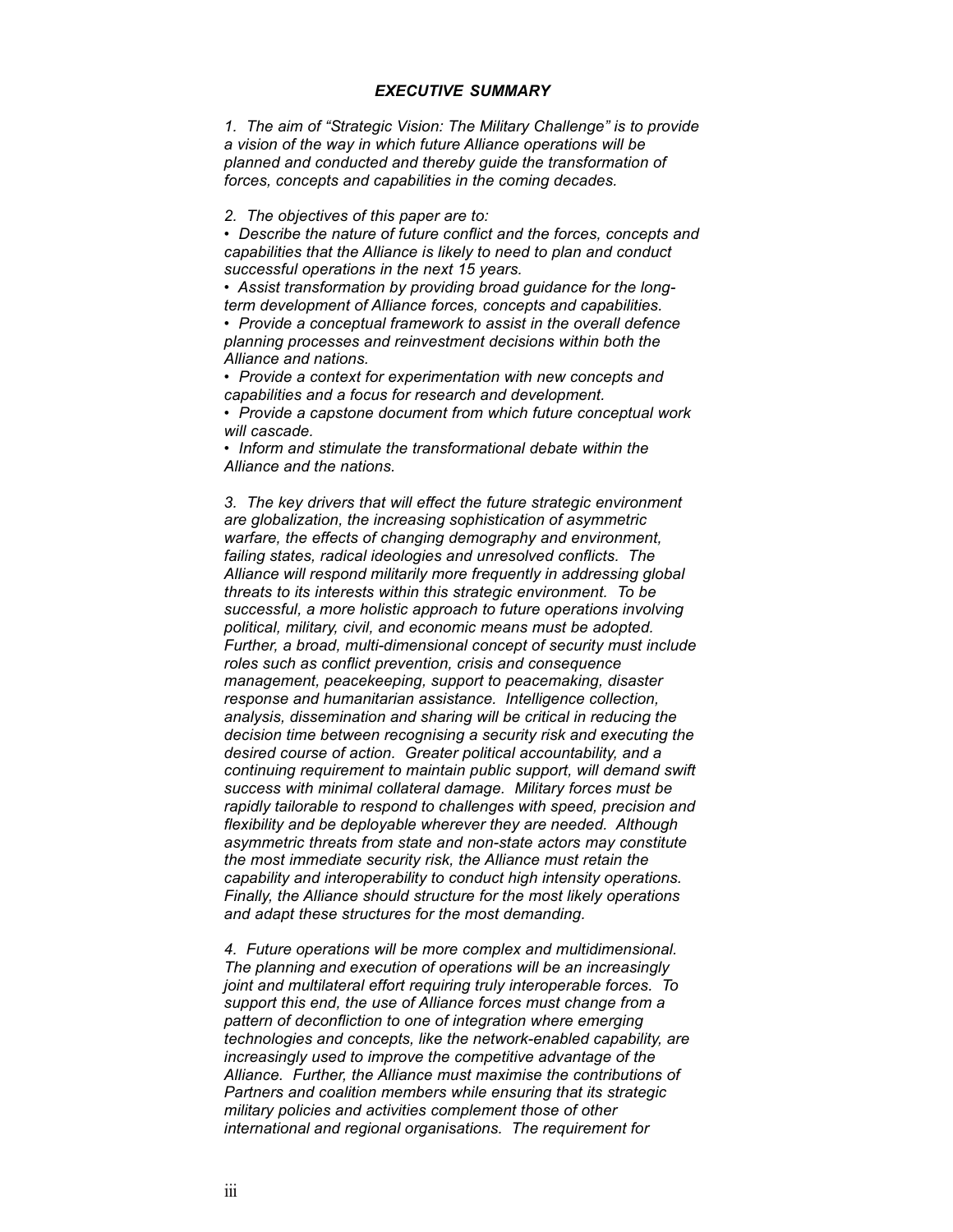*sustained military dialogue, consultation and co-operation in regions of strategic interest will be of critical importance. Finally, doctrine and procedures to operate in post-combat and post-conflict environments must be further developed, as these areas become an ongoing part of Alliance operations.*

*5. Future military forces must be agile, joint and expeditionary in character and design. They must be capable of operating across the spectrum of conflict, rapidly deployable and sustainable for whatever duration and tempo of operations, technologically superior, supported via an integrated logistics system and capable of operating in a networked environment. These forces must be rapidly tailorable and fully interoperable with other military forces and capable of interacting seamlessly with civil authorities, nongovernmental organisations and other agencies in the joint operations area. Success in such a complex environment will require a highly educated and trained force that possesses a full array of specialist skills.*

*6. Given the emerging environment, future Alliance operations will be more efficiently conducted by adopting an effects-based approach. An effects-based approach involves the comprehensive integrated application of all instruments of Alliance power, both military and non-military, to create campaign effects which will achieve desired outcomes. This approach can be adopted at all levels of command and across the spectrum of conflict.*

*7. The capabilities required to be successful in the future environment and to adopt an effects-based approach to operations include: improving intelligence and information sharing as well as the ability to anticipate and react, developing network-enabled capabilities based on a robust and flexible CIS foundation, increasing the number of deployable forces that possess the flexibility to rapidly transition between warfighting and peacekeeping, improving the ability of forces to co-ordinate and cooperate with civil authorities and agencies during operations at all levels, improving the ability of forces to conduct post-conflict operations, and investment in interoperable logistics systems.*

*8. To achieve the widespread integration necessary to conduct effects-based operations will require forces and capabilities that are characterised by the achievement of three goals: Decision Superiority, Coherent Effects, and Joint Deployment and Sustainment. Furthermore, concepts and capabilities will be developed in a series of transformation objective areas linked through a concept for future joint operations. These areas provide a logical basis for organising and linking the many concepts, applications, capabilities and programs necessary to transform forces.*

*9. "Strategic Vision: The Military Challenge" provides the basis for future conceptual work. It provides a context for experimenting with new forces, concepts and capabilities, and establishing an environment that provides funding and direction for research and doctrine. In conclusion, this paper is offered to stimulate the transformational debate within the Alliance and be part of the iterative process of transformation. As a living document, it will be updated to reflect the views of the Strategic Commanders as they evolve over time.*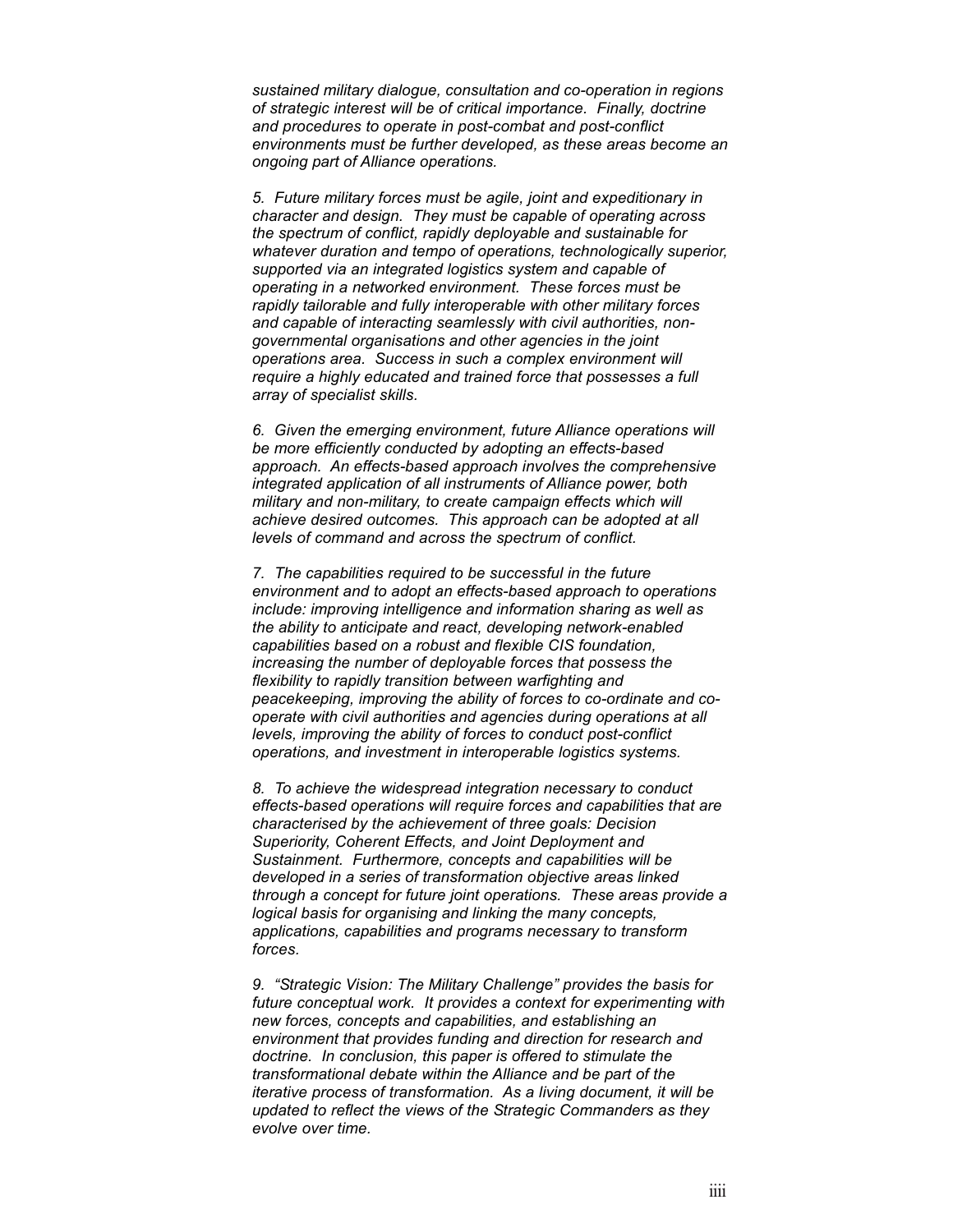1. The Alliance core mission of providing collective defence to protect the security interests of its members remains as relevant today as it was in the past. The nature of the mission, however, has changed and will continue to evolve as the Alliance adapts to the new security environment. The global threat of terrorism, the potential use of WMD and regional instability are profound security challenges of the 21st Century. Combating those threats will change the nature of conflict and require the continual adaptation of forces, concepts and capabilities over the coming decades. The Alliance decision to meet threats "from wherever they may come" will demand a more global outlook in response to crises and a requirement to project security wherever directed by the North Atlantic Council. To prepare now for an uncertain future, necessitates a strategic vision to guide the continuing transformation of Alliance forces, concepts and capabilities.

2. The aim of "Strategic Vision: The Military Challenge" is to provide a vision of the way in which future Alliance operations will be planned and conducted and thereby guide the transformation of forces, concepts and capabilities in the coming decades.

3. The objectives of this paper are to:

• Describe the nature of future conflict and the forces, concepts and capabilities that the Alliance is likely to need to plan and conduct successful operations in the next 15 years.

• Assist transformation by providing broad guidance for the long-term development of Alliance forces, concepts and capabilities.

• Provide a conceptual framework to assist in the overall defence planning processes and reinvestment decisions within both the Alliance and nations.

• Provide a context for experimentation with new concepts and capabilities and a focus for research and development.

• Provide a capstone document from which future conceptual work will cascade.

• Inform and stimulate the transformational debate within the Alliance and the nations.

4. This document provides a strategic vision out to 15 years. It considers the key factors in the strategic environment that are likely to drive changes in the global security situation and identifies the likely future risks and challenges. It highlights the acceleration in technological development and assesses what effects this will have on the nature of military operations for both the Alliance and its adversaries. The paper identifies the implications for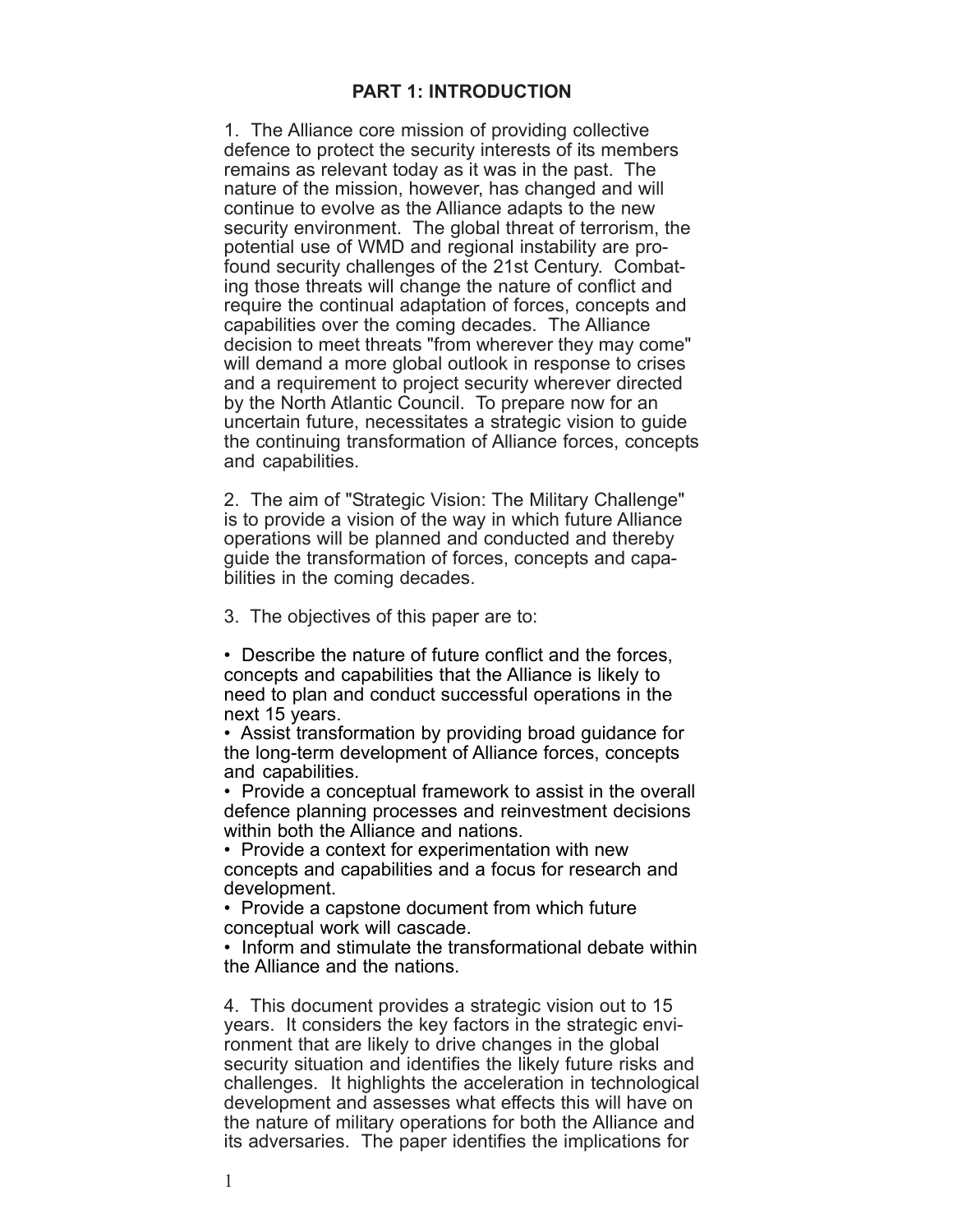the Alliance and, in particular, for military forces, concepts and capabilities. Finally, it provides a framework for transformation that establishes goals and objectives to guide the process of change that will help the nations deliver more capable future forces.



#### **PART 2: THE FUTURE STRATEGIC AND MILITARY ENVIRONMENT**

#### **Strategic Considerations**

5. With the requirement to meet threats from wherever they may come, the Alliance will operate in a wider strategic environment that is influenced by several key factors and drivers for change. Foremost among these are: globalisation, the increasing sophistication of asymmetric warfare, the effects of changing demography and environment, failing states, radical ideologies and unresolved conflicts. These factors are liable to lead to shocks to Alliance security interests over the next 15 years, particularly as tensions, crises and conflicts will continue to occur with little warning. In those cases where the interests or security of its members are threatened, to include state versus state conflict, the Alliance must be prepared to act.

6. Continuing globalisation will make the nations of the Alliance more dependent on broad stability elsewhere in the world. Furthermore, the impact of regional unrest will be magnified as the 'information age' network provides a conduit through which public information can pass and unrest can be observed globally. Terrorists and extremist groups can use these networks to foster unrest and discontent through targeted information campaigns that exert pressure upon Allies. The Alliance can expect to operate for an extended period of time in regions where sophisticated indigenous media competes for influence over the perceptions of local and international audiences. Those best able to influence effectively the understanding of a crisis or conflict will likely gain the initiative.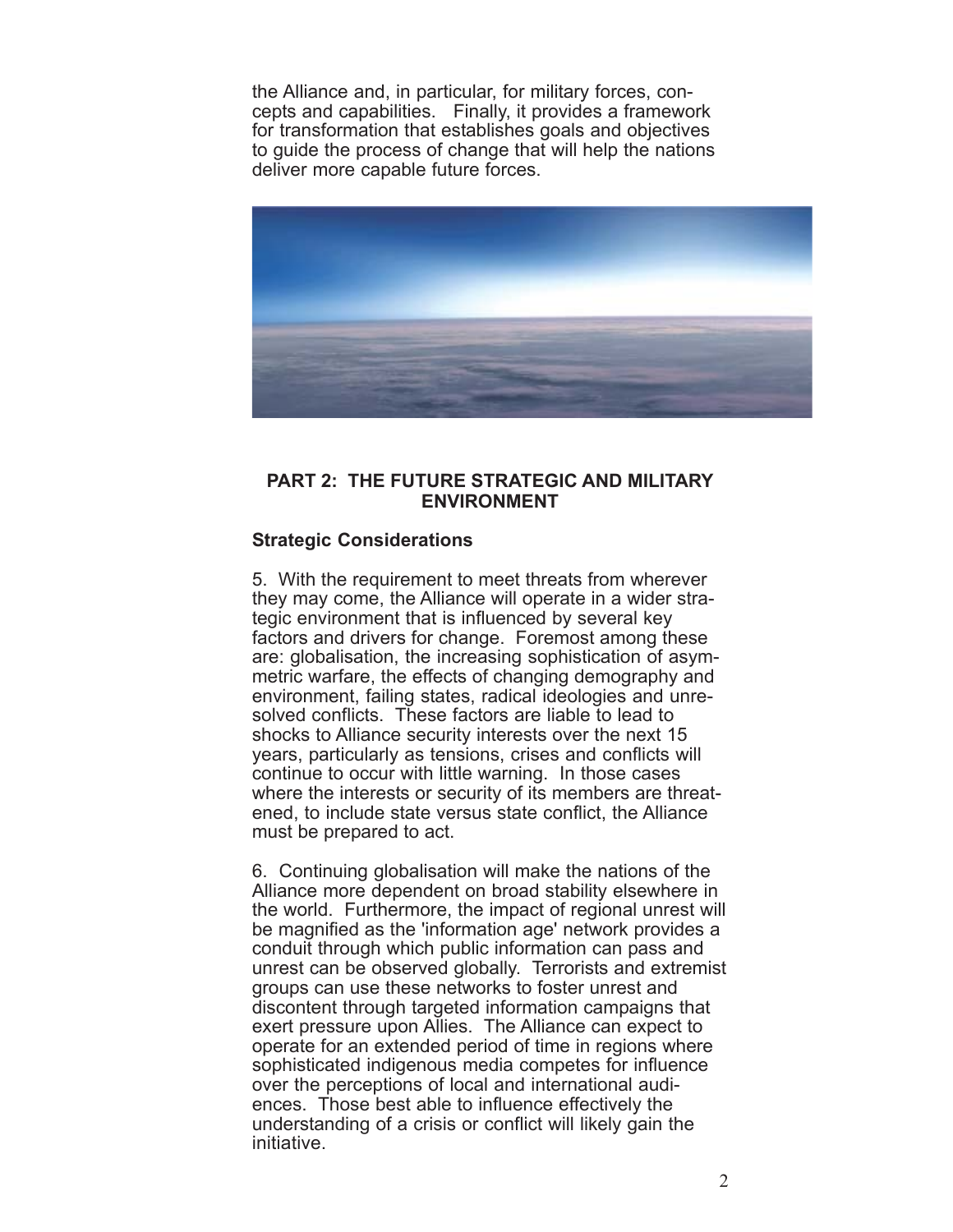7. Asymmetric warfare is becoming increasingly sophisticated, and, enabled by access to technology, it can achieve disproportionate effects. As access to current and emerging technology becomes more widespread, there will be greater opportunities for potential adversaries to develop effective unconventional means, including those of mass effects and disruption, for direct and indirect attack on Alliance nations. This approach provides adversaries with new avenues to pursue their causes, especially when some are prepared to undertake suicide attacks. Given these trends, proliferation of weapons of mass destruction by a growing range of state and nonstate actors is cause for increasing concern.

8. Demographic differences related to the differences in life span and population growth between the developing and developed world will continue. This condition may lead to significant migratory pressures from one to the other, thus increasing ethnic tensions and putting stress on employment and welfare systems. Environmental factors, in particular increasing energy demands, continued reliance on fossil fuels and the increasing demand for water and food cannot be ignored. Impoverishment and inequitable distribution of these resources fosters grievances, provokes extremists and offers an opportunity for organised crime to further threaten security. Poverty, hunger and disease prevail in much of the developing world and contribute to the increasing stress in the security environment.

9. Fragmenting and failing states resulting from economic collapse, competition for resources, bad governance, and failed infrastructure will continue to be sources of crisis and instability. Failing states raise serious security concerns due to their lack of internal controls or border security. An increase in the proliferation of weapons and the entry of non-state actors, including criminals and terrorists, may result. Under such conditions, failing states may become sanctuaries for groups supporting transnational terrorism and organised crime. These entities have the potential to undermine the security of the Alliance in a world where concern for personal and collective security is gaining prominence over traditional defence of territory. Thus, failed states that have little significance in the traditional sense of strategic resources or geographical position, can take on strategic value by virtue of the potential base for operations they offer to powerful non-state actors.

10. Groups supporting radical ideologies and their willingness to use any measure of force to bring about change will continue to threaten the security interests of the Alliance. Unresolved conflicts in several areas of the world can generate support for some of these extremist groups. The complexity of these unresolved conflicts will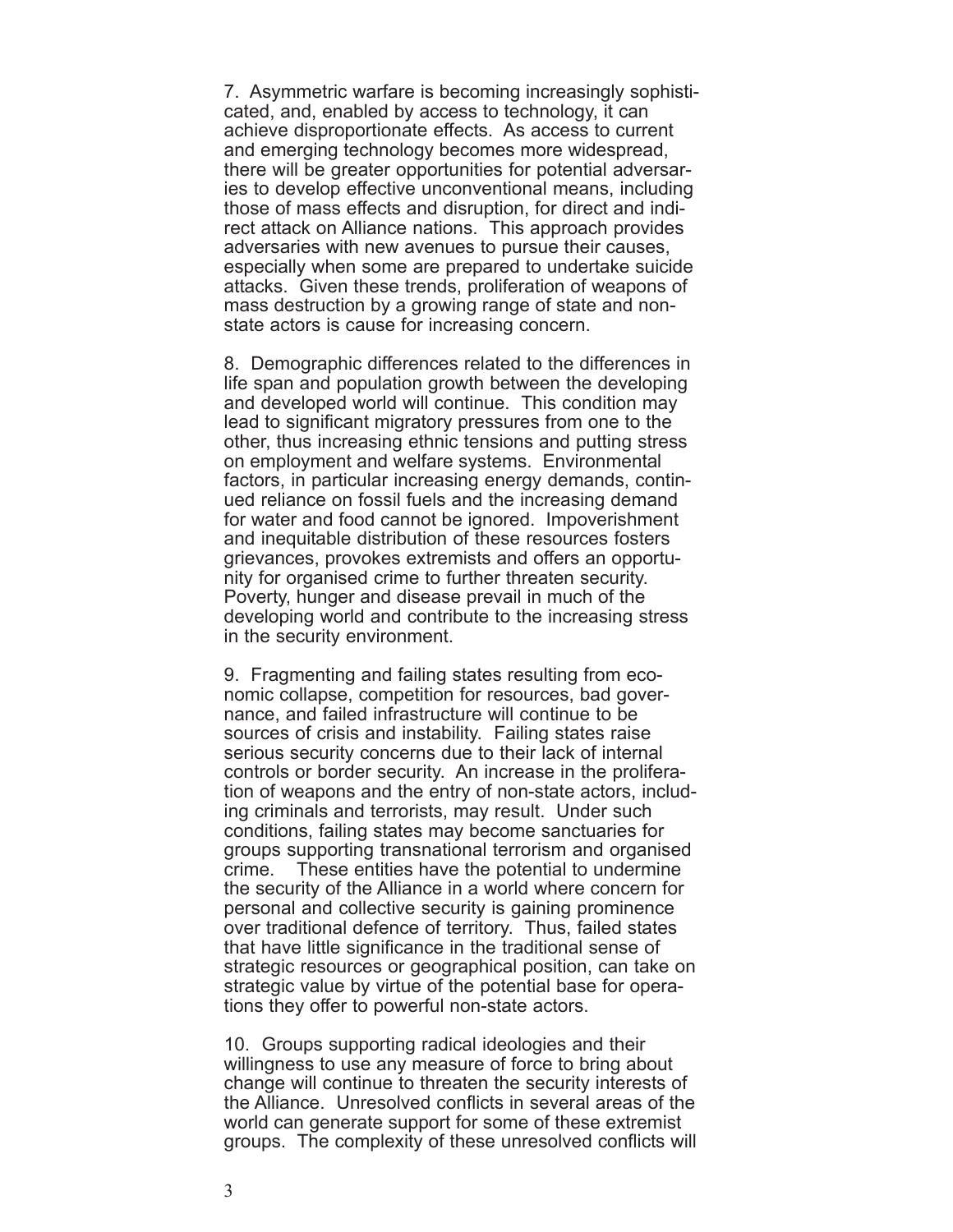continue to require the involvement of Alliance nations.

#### **Military Implications**

11. The Alliance has adopted a more holistic approach that deals with a full range of potential missions spanning the spectrum of conflict from crisis prevention to humanitarian operations through to high intensity warfare. This reinforces the need for a concerted and co-ordinated political, military, civil and economic approach. The military forces of the Alliance will operate in a multilateral environment alongside forces of other countries in close co-operation and co-ordination with a wide array of international, national and non-governmental organisations. Future military operations linked to other informational, economic, social, legal and diplomatic initiatives will need to be implemented in a measured, co-ordinated and co-operative fashion.

12. Although large-scale conventional aggression against the Allies is unlikely, the possibility of such a demanding threat emerging over the longer term cannot be discounted. The Alliance also may choose to respond to attacks on security interests outside the Euro-Atlantic region or intercede in conflicts between nations requiring the conduct of high intensity operations. Therefore, although asymmetric threats from state and non-state actors may constitute the most immediate security risk, the Alliance must retain the capability to conduct high intensity operations in order to cope with more demanding conventional threats.



13. A broad and multi-dimensional concept of security has military implications that go well beyond traditional preoccupations with territorial defence, and places an increasing focus on roles such as conflict prevention, crisis management, consequence management, peace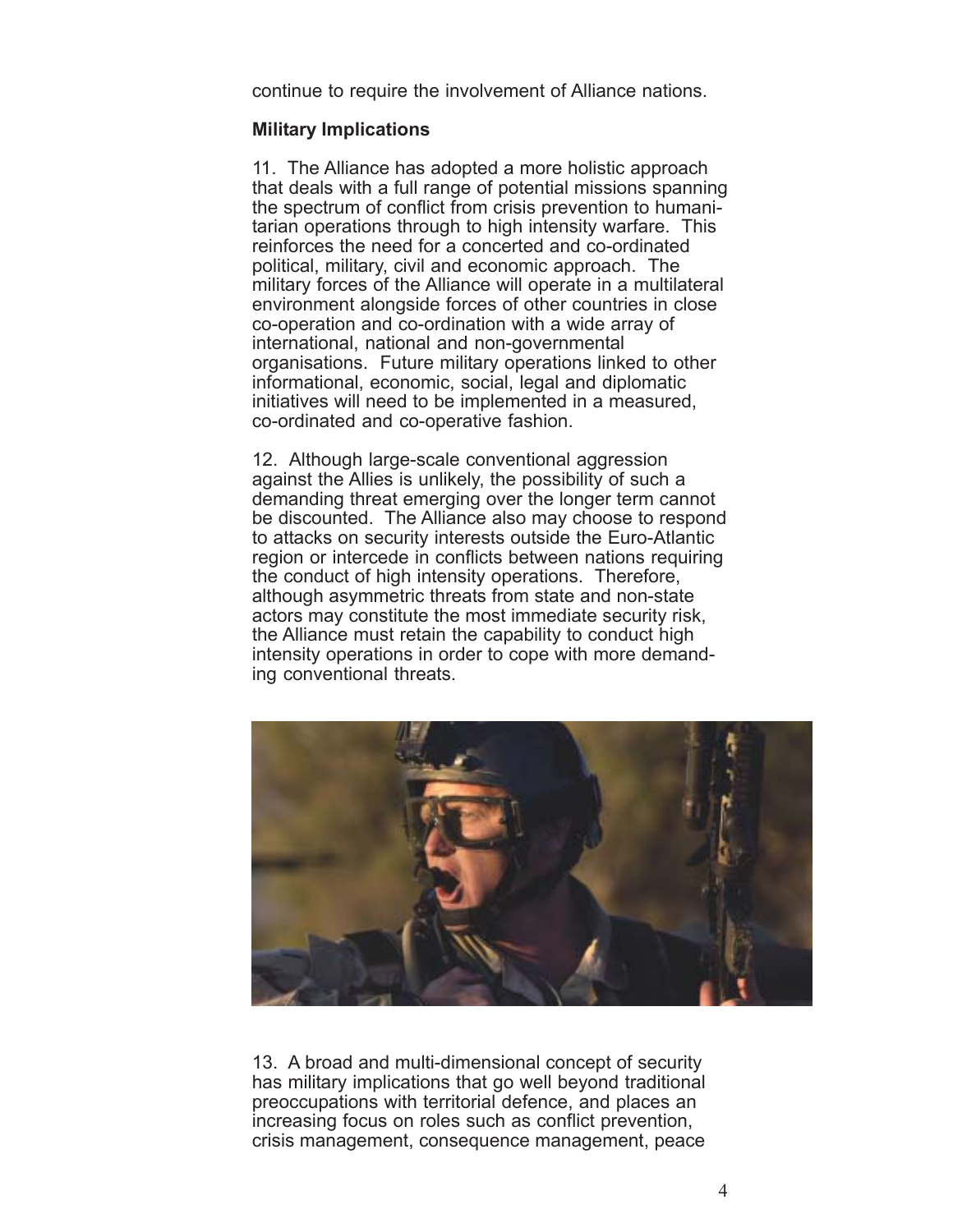keeping and peace enforcement, support to peacemaking, disaster response, and humanitarian assistance roles. This concept will enable the Alliance to take an increasingly active role in crisis management. Intrastate conflicts can expand rapidly into wider conflagrations that threaten the security interests of the Alliance. Because the complexity of developing security threats only increases with time, efforts to anticipate impending crises and timely actions taken to prevent or avoid crises will improve the Alliance's ability to respond effectively.

14. Intelligence collection, analysis, dissemination and sharing will be critical to anticipating and, possibly, preventing or containing conflicts. A full understanding of the operational environment and a proactive approach in the earliest stages of emerging crises will be required. This assessment will support increased situational awareness for decision-makers and will be supported by a secure information network for enhanced intelligence sharing and collaboration in rapidly evolving situations. Improvements in all aspects of the decision cycle must be made so that the time between the anticipation of a risk or threat, and the definition and execution of a course of action can be shortened.



15. A growing public awareness and impatience brought about by the greater accessibility of information coupled with the political necessity of maintaining public support have led to mounting political constraints on military operations, while at the same time, increasing the need to achieve rapid success. Additionally, a sensitivity to casualties and the need to limit collateral and environmental damage to the lowest possible levels, despite facing adversaries who are less constrained, will force the Alliance to conduct operations at higher levels of effectiveness with more precisely targeted lethal and non-lethal weapons. Thus, these factors and their legal codification will increasingly influence military operations as well as reinforce the need for accountability and proportionality. Within this context, the military forces of the Alliance must be capable of operating under close media and public scrutiny requiring greater transparency and openness.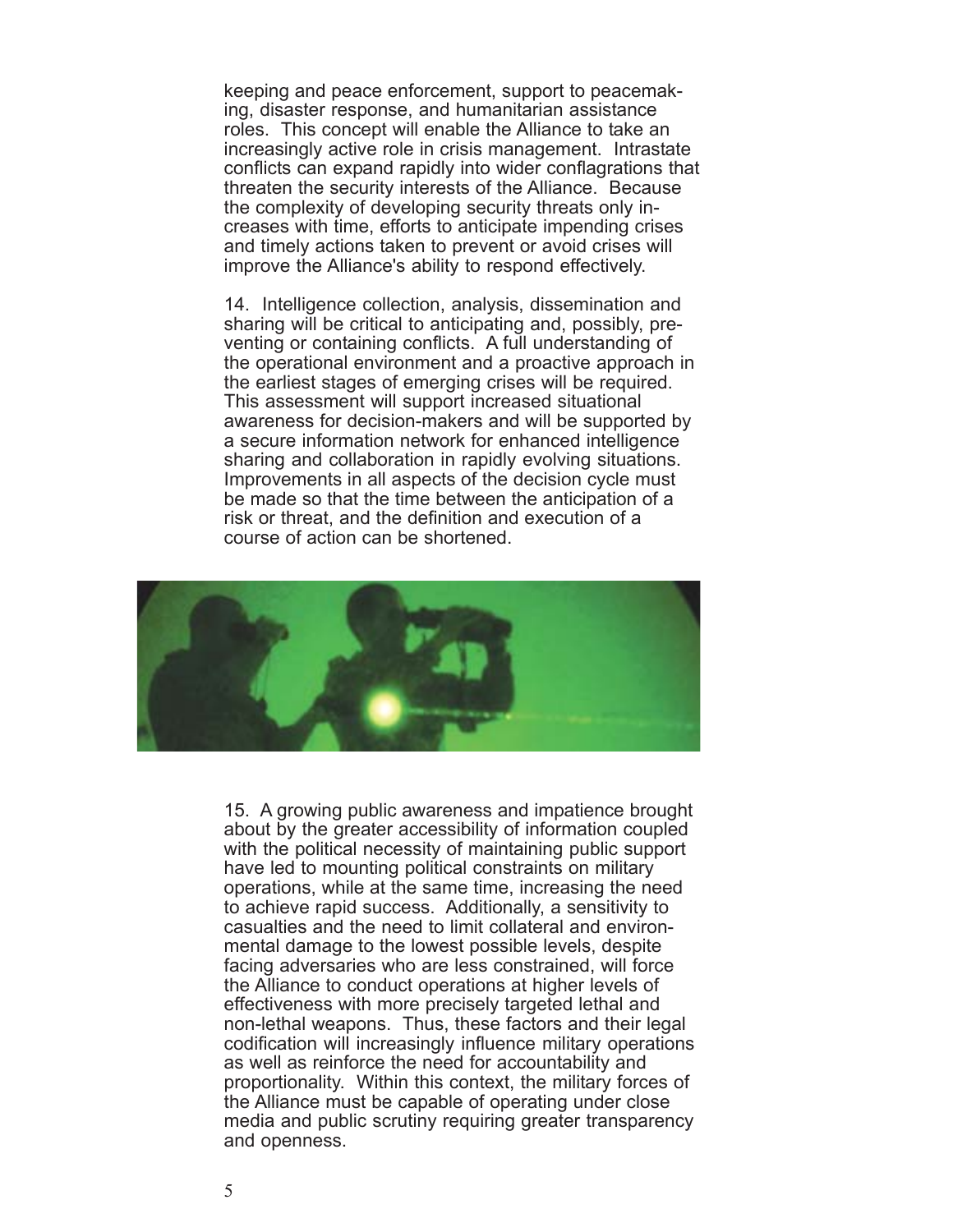16. The Alliance must adapt its military posture to respond to challenges with speed, precision and flexibility, so that forces can be effectively deployed wherever they are needed. The posture must provide the Alliance with a broad set of capabilities that will project stability, assure nations and Partners, dissuade adversaries, deter aggression and, if necessary, defeat an adversary across the spectrum of conflict. In particular, the Alliance must be capable, in concert with other organisations, of countering weapons proliferation and asymmetric threats from terrorism. The Alliance should structure for the most likely operations and adapt these structures for the most demanding. The command and force structure must be expeditionary in character and design and be capable of conducting a higher number of smaller, concurrent operations at some distance from home bases as well as sustaining operations over long periods of time. A greater proportion of Alliance forces will have to be deployable and usable, and have the flexibility to transition rapidly between warfighting to peacekeeping. The overall numbers of Alliance forces may decrease, but this reduction must be met with a corresponding investment in quality.

- The strategic environment will generate more

**Key Points** 

frequent Alliance military responses to global threats.

- The key drivers that will affect the future strategic environment are globalisation and the increasing sophistication of asymmetric warfare, the effects of changing demography and environment, failing states, radical ideologies, and unresolved conflicts. - A holistic approach to future operations involving political, military, civil, and economic means should be used to achieve results.

- Though a large conventional threat to the Alliance is remote, the possibility still exists. The Alliance must remain capable of dealing with the emergence of such a threat given the unacceptable implications of ignoring it.

- Intelligence collection, analysis, dissemination and sharing will be critical.

- The time between the decision to respond to a recognised security risk and the execution of a corresponding course of action must be shortened. - Military forces must be rapidly tailorable to respond to challenges with speed, precision and flexibility and be deployable and sustainable wherever they are needed.

- The Alliance should structure for the most likely operations and adapt these structures for the most demanding.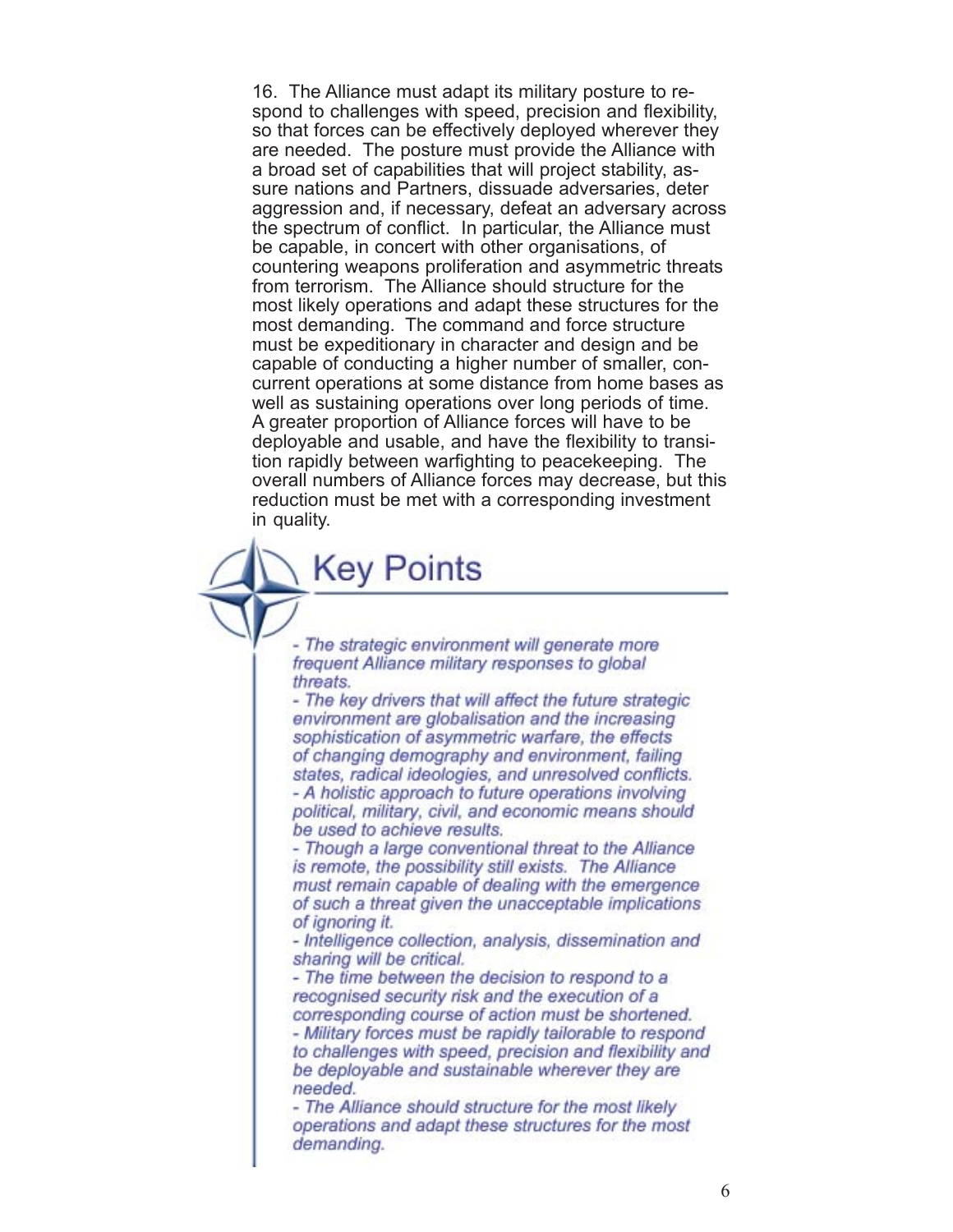#### **PART 3: FUTURE OPERATIONS, FORCES AND CONCEPTS**

#### **Operations**

17. Meeting the military challenges outlined in the previous section will require a fresh approach to preparing for and executing Alliance operations. The planning and execution of future operations will require an increasingly joint and multilateral approach. Not only will there be greater coordination between all components of the joint force, but also greater involvement of international, governmental and non-governmental organisations in a multilateral effort. The challenge of ensuring that multinational forces are truly interoperable goes beyond matching equipments; it requires closer links between people, a systematic program of joint training, and a common understanding of joint concepts and doctrine.



18. Future operations will be more complex and multidimensional, as forces adapt rapidly to changing operational scenarios from high intensity, lethal combat to stabilisation and peacekeeping operations. Military activities in future theatres may occur simultaneously at many points along the spectrum of conflict. Advances in information systems, collaborative tools, situational awareness, space systems and military hardware, will allow military operations to be planned and executed at a higher tempo. Information operations will be increasingly applicable as the extensive use of and reliance upon information and its associated processes and systems creates both vulnerabilities and opportunities for the Alliance and its adversaries.

19. The Alliance must derive full benefit from emerging technologies to maintain its technological and operational advantage. Technology can act as a force multiplier. It can provide the Alliance with the ability to reconfigure forces and equipment rapidly to deliver critical effect at the right moment. In addition, collection, management and sharing of intelligence through a net work-enabled capability based on robust Alliance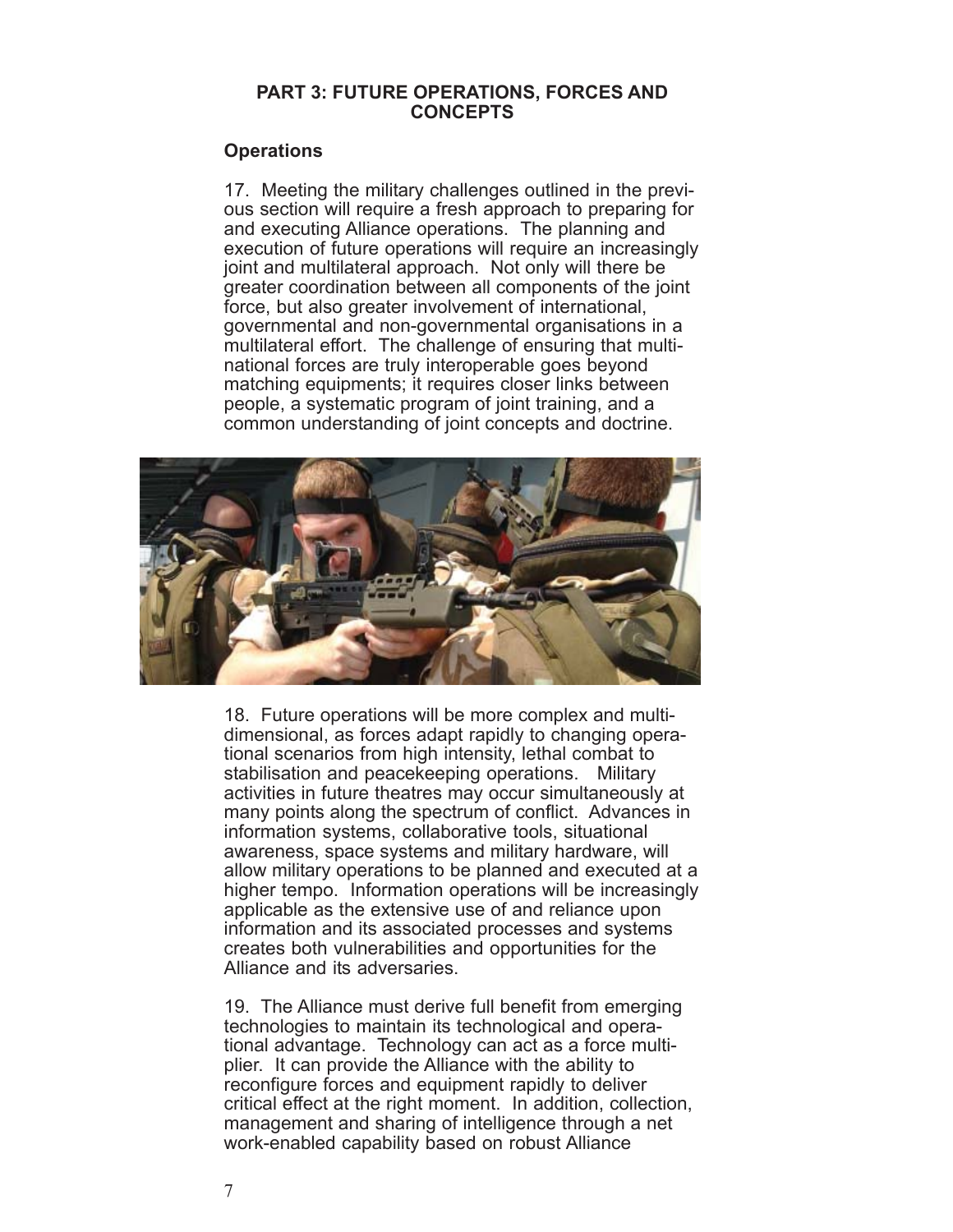command and control systems will drive changes in the organisational structure of combat units, formations and headquarters. Research and development should focus on the exploitation of nano-technology, power sources, space, advanced sensors, information and bio technology and robotics.

20. In order to maximise their contributions, the forces of Partners and other coalition members will have to be incorporated into operations as quickly and as seamlessly as possible. The challenge will be to reconcile any interoperability gap by finding ways to integrate less advanced forces. This will require technological resources and a continuous, deliberate programme of training and education. Achieving this will increase operational effectiveness and promote a more equitable division of risk and burden within the limitations of the contributed military forces. The development of specialist capabilities may provide avenues for some nations to provide valuable contributions.

21. The Alliance will have to continue to ensure that its strategic military policies and activities complement those of other international and regional organisations, particularly the United Nations, the Organisation for Security and Cooperation in Europe and the European Union. This will require that military operations are conducted under a sound legal basis and enjoy widespread legitimacy within the international community. Close co-operation and co-ordination between the Alliance and international organisations in all phases of operations will be especially important. The common objectives of peace and stability will be attained more rapidly by maximising the effective use of the political, military, civil and economic strengths of each organisation. Military dialogue, consultation and cooperation with military forces and other organisations in regions of strategic interest will be an ongoing requirement.

22. In the coming decades, military forces will engage in post-combat activities to promote stabilisation, reconstruction and reconciliation as part of an integrated strategic approach. The emphasis in these circumstances will likely be less on the use of combat forces and more on combat support and combat service support forces. The Alliance also may become involved by providing command structures and nuclei for larger forces to support post-conflict management. The transition through combat to post-conflict operations will pose significant challenges to the forces involved and will require increasing emphasis in training, doctrine and planning. In the time between the draw down of combat operations and the restoration of civil authority, numerous civil tasks may require support from military forces.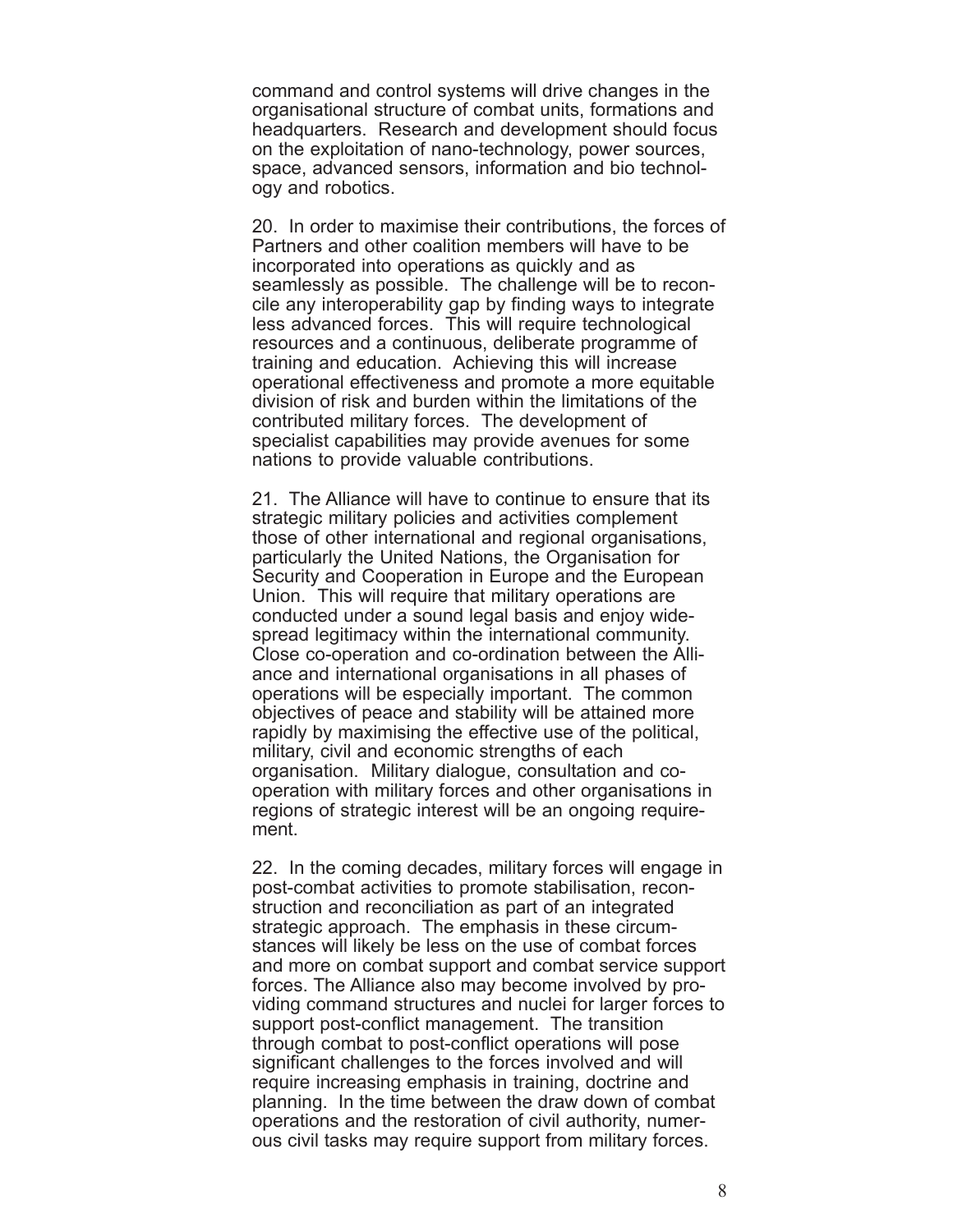**Key Points** 

- Operations will be more complex and multidimensional.

- Emerging technologies must be harnessed to maintain a competitive advantage.

- Efforts must be made to optimise the contributions of Partners and coalition members.

- The Alliance must continue to ensure that its strategic military policies and activities complement those of other international and regional organisations.

- Operations must have a sound legal basis and legitimacy within the international community.

- Military dialogue, consultation and co-operation in regions of strategic interest will be an ongoing requirement.

- Doctrine and procedures to operate in post-combat and post-conflict scenarios must be further developed.

#### **Forces**

23. Future forces will need to be agile, joint and expeditionary in character and design. They will need to be capable of operating across the spectrum of conflict, be rapidly deployable and be sustainable for whatever duration and tempo of operations is required. They should be technologically superior, supported by integrated, multinational logistics and be able to operate within a networked environment. They will need to be able to adapt to changing circumstances and rapidly reconfigure, calling upon a diverse range of skills to meet mission requirements. They must be fully interoperable with other military forces and capable of interacting seamlessly with civil authorities, non-governmental organisations and other agencies in the joint operations area. There will be greater call on specialist skills in areas such as engineering, communications, radiological, biological and chemical defence, special operations, civil-military cooperation, logistics and medical services. In the future, the individual joint elements of Alliance forces will be integrated rather than deconflicted.

24. Highly educated and trained officers and Non-Commissioned Officers (NCO) will be essential to operate in complex environments and will require higher and more specific levels of training. Over time, this may necessitate a transition within some nations to a more professional force. Reserve forces also will be crucial to the conduct and sustainment of long-term operations and, provided genuine readiness levels can be maintained, may also provide an avenue to address important specialist tasks.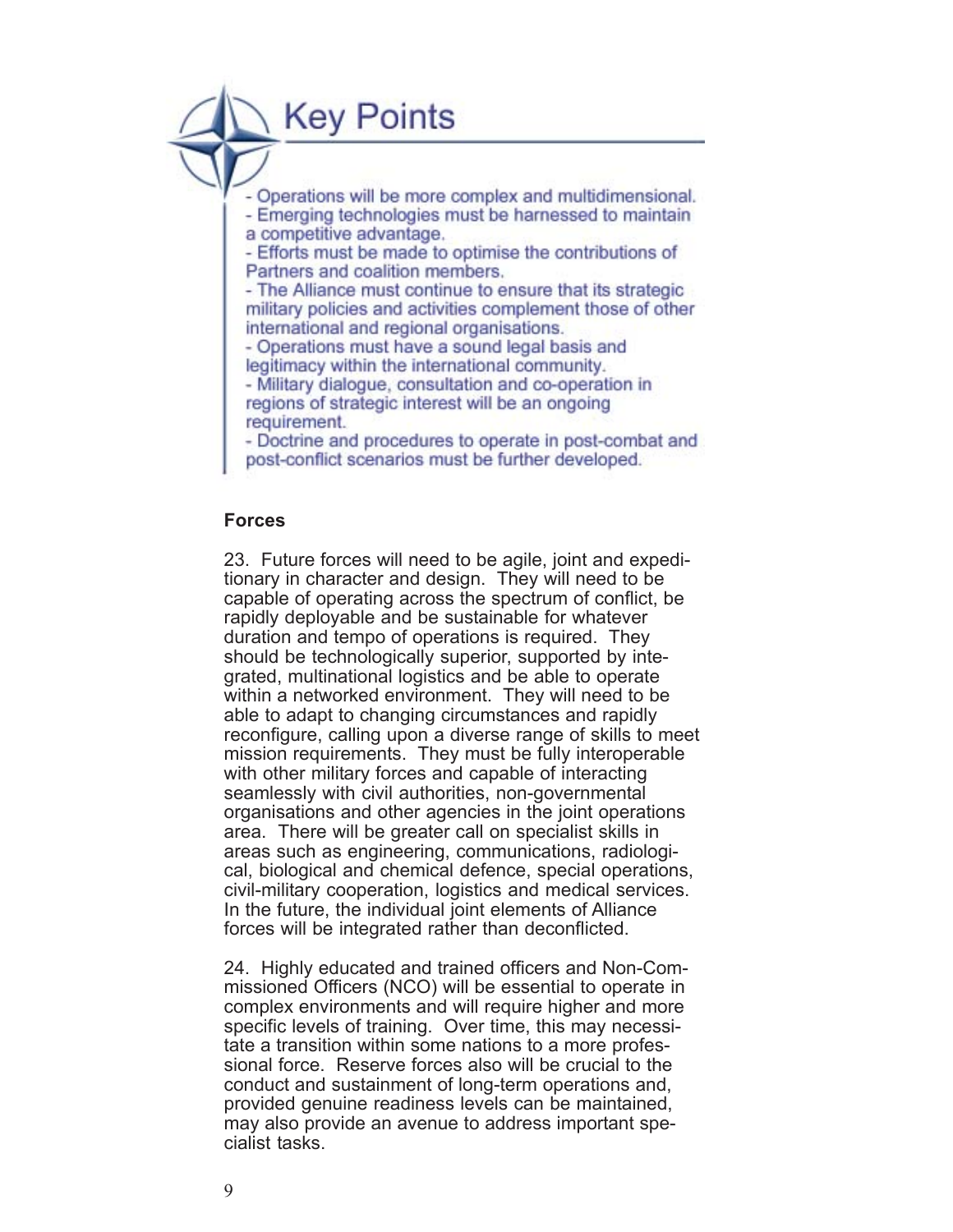## **Key Points**

Operations will require military forces that are: - Agile, joint and expeditionary in character and design. - Capable of operating across the spectrum of conflict, be rapidly deployable and sustainable for whatever duration and tempo of operations.

- Technologically superior, supported by integrated logistics and capable of operating in a networked environment.

- Rapidly reconfigurable, fully interoperable and capable of interacting seamlessly with civil authorities. non-governmental organisations and other agencies in the joint operations area.

- Possess a full array of specialist skills.

- Integrated rather than deconflicted.

A highly educated and trained officer and NCO corps

will be essential to operate in complex environments.

#### **Concepts**

25. Complex and uncertain challenges in the strategic environment will demand new ways of thinking, planning and acting. Driven by political constraints, legal influences, and with the availability of new technological capabilities, the focus will increasingly be on the effects that need to be created in order to achieve the strategic campaign objectives. Given these factors, future Alliance operations will be more efficiently conducted by adopting an effects-based approach.

An effects-based approach involves the comprehensive integrated application of all instruments of Alliance power, both military and non-military, to create campaign effects which will achieve desired outcomes.

26. The individual elements that comprise an effectsbased approach are not new, rather it is a philosophical change in the way to plan and conduct operations. It puts a stronger focus on cause and effect versus targetcentric attrition. It involves the coherent planning and execution of actions by all involved organisations, together with the use of modern technology, that brings new possibilities to the way future operations will be conducted. This approach can be adopted at all levels of command and across the spectrum of conflict. At the strategic level, it would involve the application of military capabilities in conjunction with all instruments of Alliance power - political, civil and economic. At the operational and tactical levels, it involves the selective combination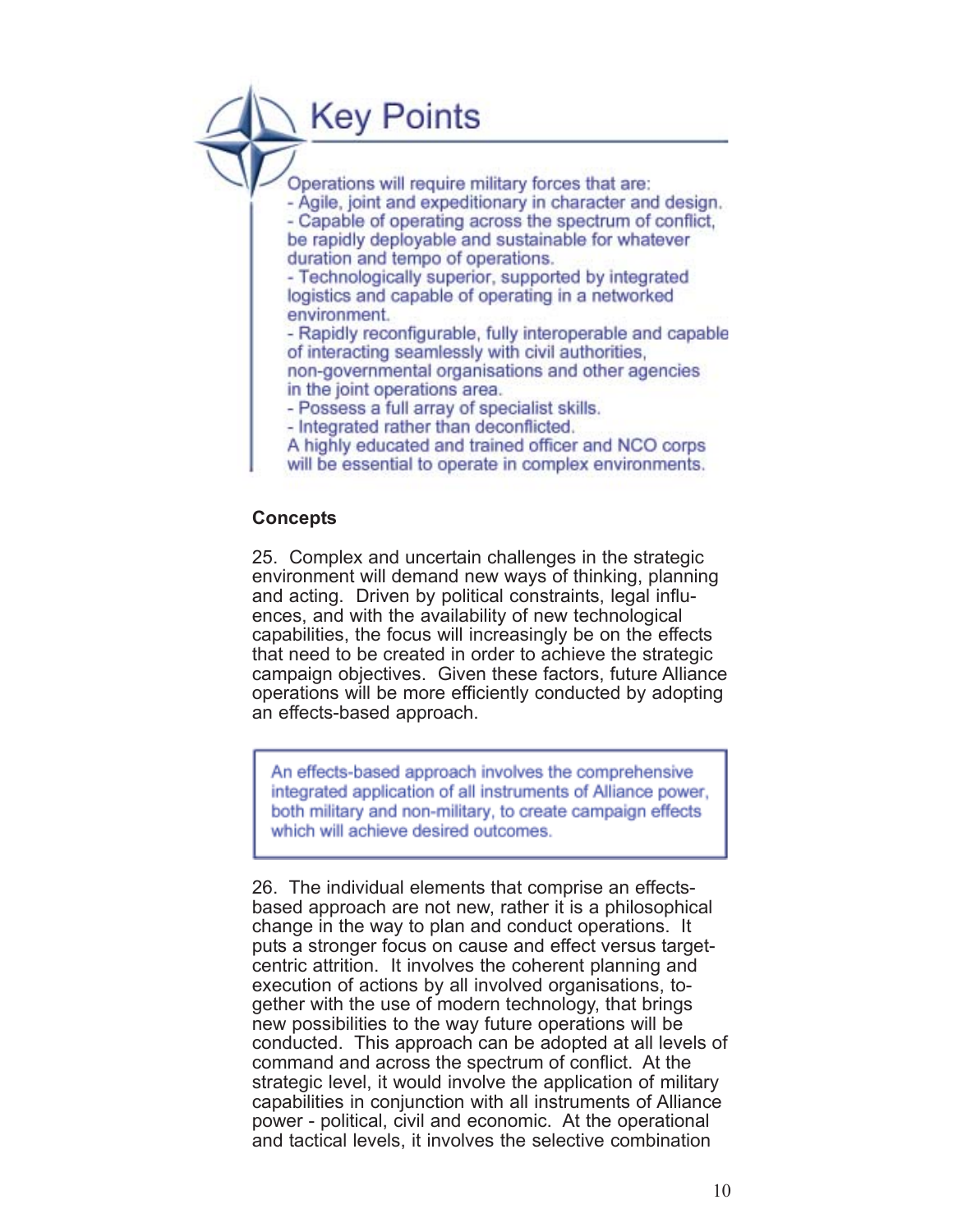of lethal and non-lethal, kinetic and non-kinetic means to create campaign effects.

27. An effects-based approach to operations concentrates on the achievement of a strategic endstate, throughout all phases of an operation, from pre-crisis, through high-intensity to post-conflict activity. In high intensity environments, for example, effects-based operations focus on the creation of effects that reduce an adversary's operational coherence, neutralise his capabilities, shape his perceptions and break his will to fight. Thus the adversary is viewed from a holistic perspective where key vulnerabilities are identified in order to be engaged by the most appropriate means. Under this construct, the emphasis is no longer just on numbers, but on quality forces achieving overmatching power through the combination of knowledge, speed, precision, and lethality applied in a joint context. Thus, the aim would be for warfighting operations to be executed with unprecedented tempo, fewer forces, minimal casualties and less collateral damage.



28. From an analysis of the elements of an effectsbased approach to operations, the conduct of such operations will require forces and capabilities that are characterised by the ability to achieve decision superiority, coherent effects and joint deployment and sustainment.

a. Decision Superiority. The state in which better-informed decisions are made and implemented faster than an adversary can react, allowing the future joint force commander to shape the environment to best fit his needs and objectives. Decision superiority is critically dependent on achieving and maintaining a position of information dominance and shared situational awareness during all phases of an operation. It enables a better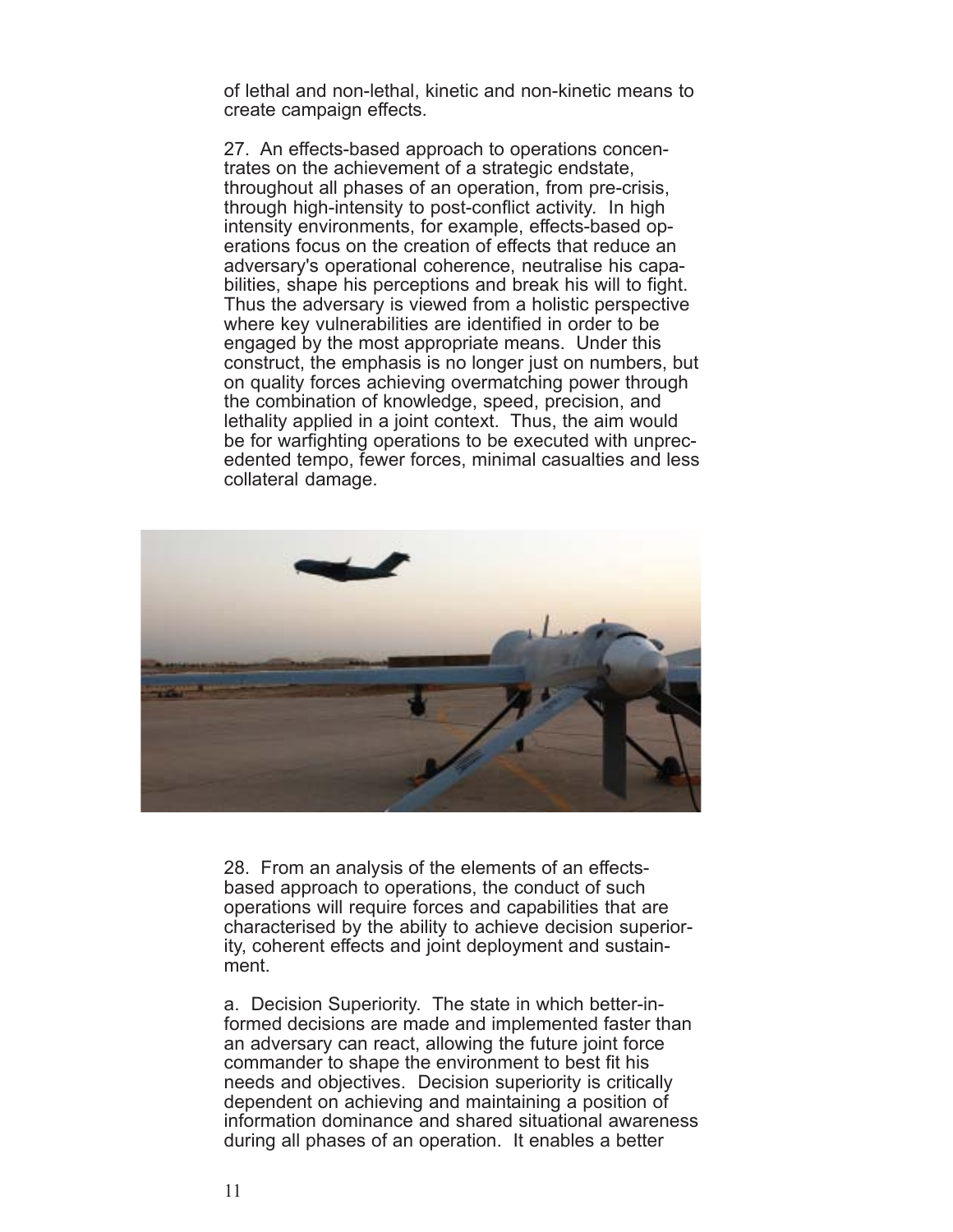understanding of the operational situation than the adversary, which means that the pace, coherence and effectiveness of operations can be dramatically improved. Decision cycles once measured in days will reduce to hours and perhaps minutes.

b. Coherent Effects. The state in which military forces are able to integrate their capabilities with all the instru ments of Alliance power to rapidly produce desired effects. Greater operational coherence will be achieved by more closely harmonising military efforts with international, national, and non-governmental agencies operating in the theatre of operations. Coherent military effects are dependent on the ability to effectively locate, observe, discern, and track objectives or targets; generate desired effects; assess results; and, reengage with decisive speed. More effective engagement at the earliest stages of a crisis will require better situational awareness and be achieved through continuous analyses, dialogue and consultation with nations and militaries in possible conflict areas.

c. Joint Deployment and Sustainment. The state in which the Alliance can deploy mission-tailored military forces in a timely manner wherever they are needed and conduct continuous, distributed, non-contiguous operations throughout an area of operations. Once deployed, the Alliance will be able to sustain these forces over distance for as long as required across the spectrum of conflict.

**Key Points** The conduct of effects-based operations will require forces and capabilities that are characterised by their ability to achieve: - Decision Superiority, - Coherent Effects, and - Joint Deployment and Sustainment.

#### **PART 4: CAPABILITIES**

29. The Alliance's continued effectiveness in meeting future military challenges rests upon its ability to transform its capabilities in order to prevail in the complex future environment. Legacy capabilities must continue to be judged against their utility in future operations. It is clear that the relevance of capabilities, such as those required for territorial defence against large-scale aggression and certain in-place non-deployable assets, will reduce. All new and enduring capabilities should offer multiple advantages if possible, be capable of being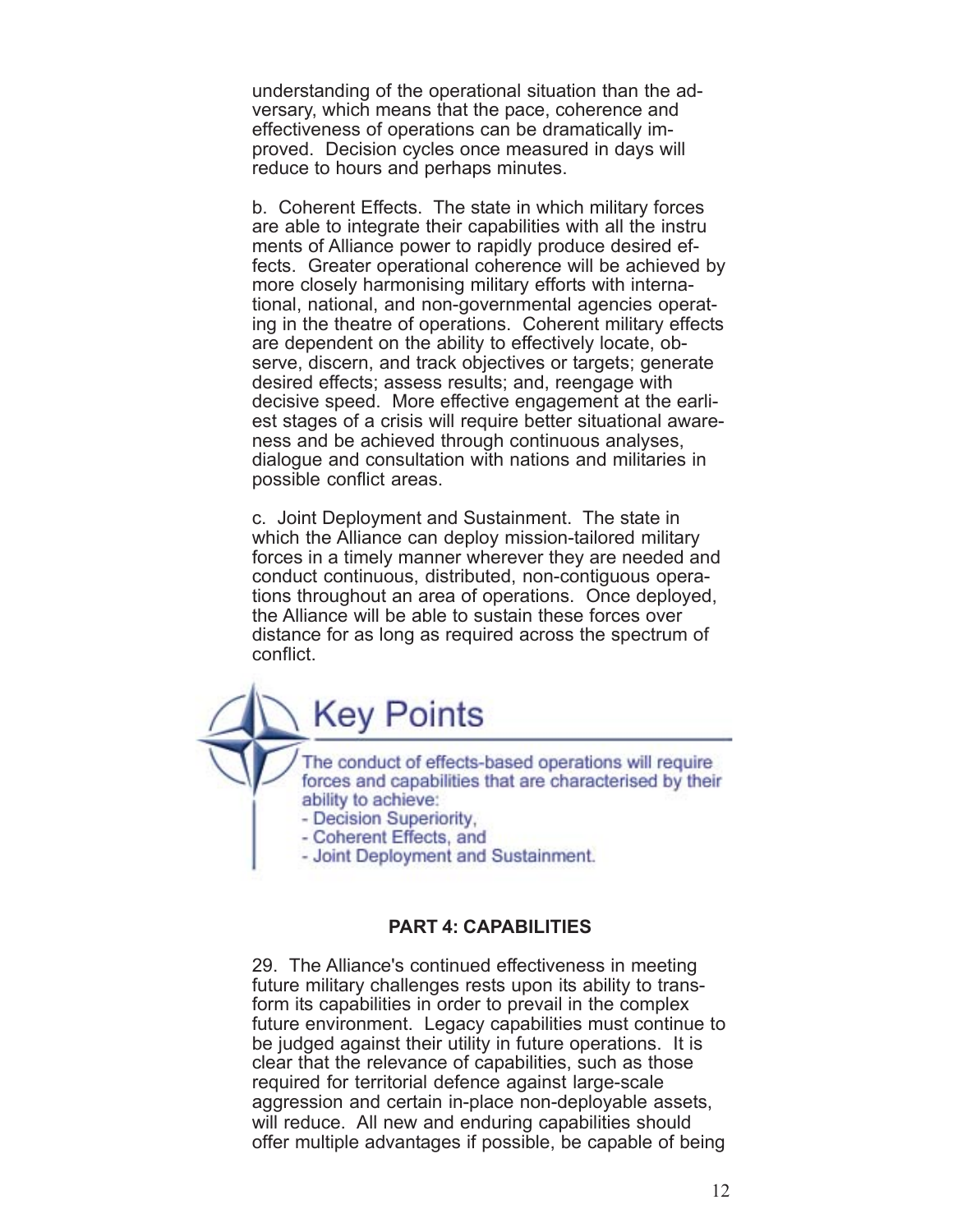networked if appropriate, and must be configured for joint operations.

Capabilities Required to Achieve Decision Superiority

30. As the Alliance moves into the 'information age', new command and control systems must be developed to allow superior information to be translated into actionable knowledge, and so facilitate faster planning, better decisions and more decisive effects. Decision superiority depends on accurate and timely information and the means to securely exchange and interpret it in a commonly agreed way. Intelligence collection, analysis, dissemination and sharing among nations provide the essential framework upon which decision superiority is built. The Alliance must develop the capability to acquire intelligence persistently, and carry out surveillance, reconnaissance and target acquisition activities at all levels of command in order to identify evolving threats as early as possible. Furthermore, it must develop the ability to gather and exploit all-source intelligence, including that derived from space-based systems, on a complex, mobile and elusive set of targets. Decision superiority necessitates a force that is organised, trained and equipped to operate in a collaborative, globally integrated common operational network. This network must link military forces, government and non-government agencies, and others in a seamless planning, assessment and execution environment. The provision of enabling technology to provide for the seamless exchange of information is critical. Interoperability and interconnectivity will be key enablers to achieving decision superiority.



31. Effective decision-making requires a net assessment capability that harnesses the current political, military, economic, civil, information and infrastructure factors that affect all actors. It also must provide a centralised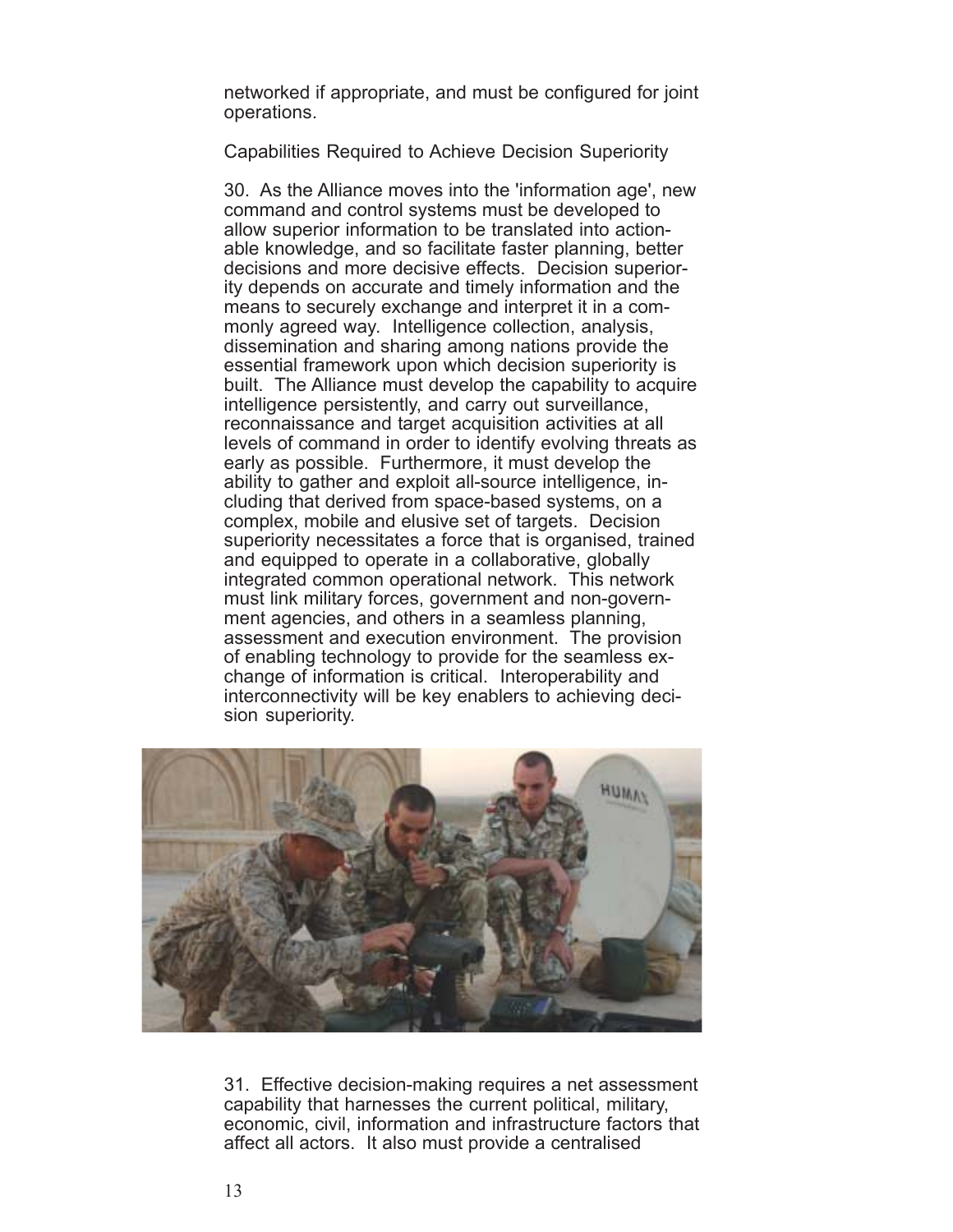repository from which links can be identified between objectives and effects. Decision-support tools, knowl edge fusion, and horizontal and vertical integration of situational awareness will improve clarity and assist decision-makers. In order to facilitate this assessment, national and Alliance intelligence sharing processes and procedures will be essential.

32. Network-enabled capability is critical to the rapid delivery of military effects and will allow powerful new combinations of combat power. It provides an ability to deliver precise and decisive military effects with unparalleled speed and accuracy through linking sensors, decision makers and weapons systems. When implemented, it will allow commanders to conduct operations across the spectrum with greater awareness, confidence and control. It relies upon the ability to collect, fuse and analyse relevant information in near real time so as to allow rapid decision making and the rapid delivery of the most desired effect.

*From the foregoing discussion, two transformation objective areas can be derived: Information Superiority and Network-Enabled Capability.*

Capabilities Required to Achieve Coherent Effects

33. The achievement of coherent effects is supported by the integration of political, military, civil and economic processes that are needed to bring all instruments of power of the Alliance into focus. In a multilateral environment, this requires multinational interagency collaboration and civil-military co-operation. Effective engagement including lethal and non-lethal means that can be precisely and rapidly targeted on developed threats will be crucial. Enhanced interoperability throughout a military force structure that is organisationally flexible is required. These components will be increasingly comprised of flexible and ready, deployable forces able to perform combined and joint manoeuvre to maximise their effect. To further enhance these forces, the ability to integrate the partners and members of coalitions will be important, as will a mechanism for the Alliance to extend military co-operation and consultation to areas of possible conflict.

34. Effective engagement and joint manoeuvre can be described as the prosecution of the right target, in the right manner, at the right time, for the right reason to achieve the right effect. Increasingly, accurate weapons, supported by precise targeting, will be used to create the desired effects by lethal or non-lethal means, causing minimal damage to civilian infrastructure or loss of life. A high priority in Alliance research and development, procurement and training must be given to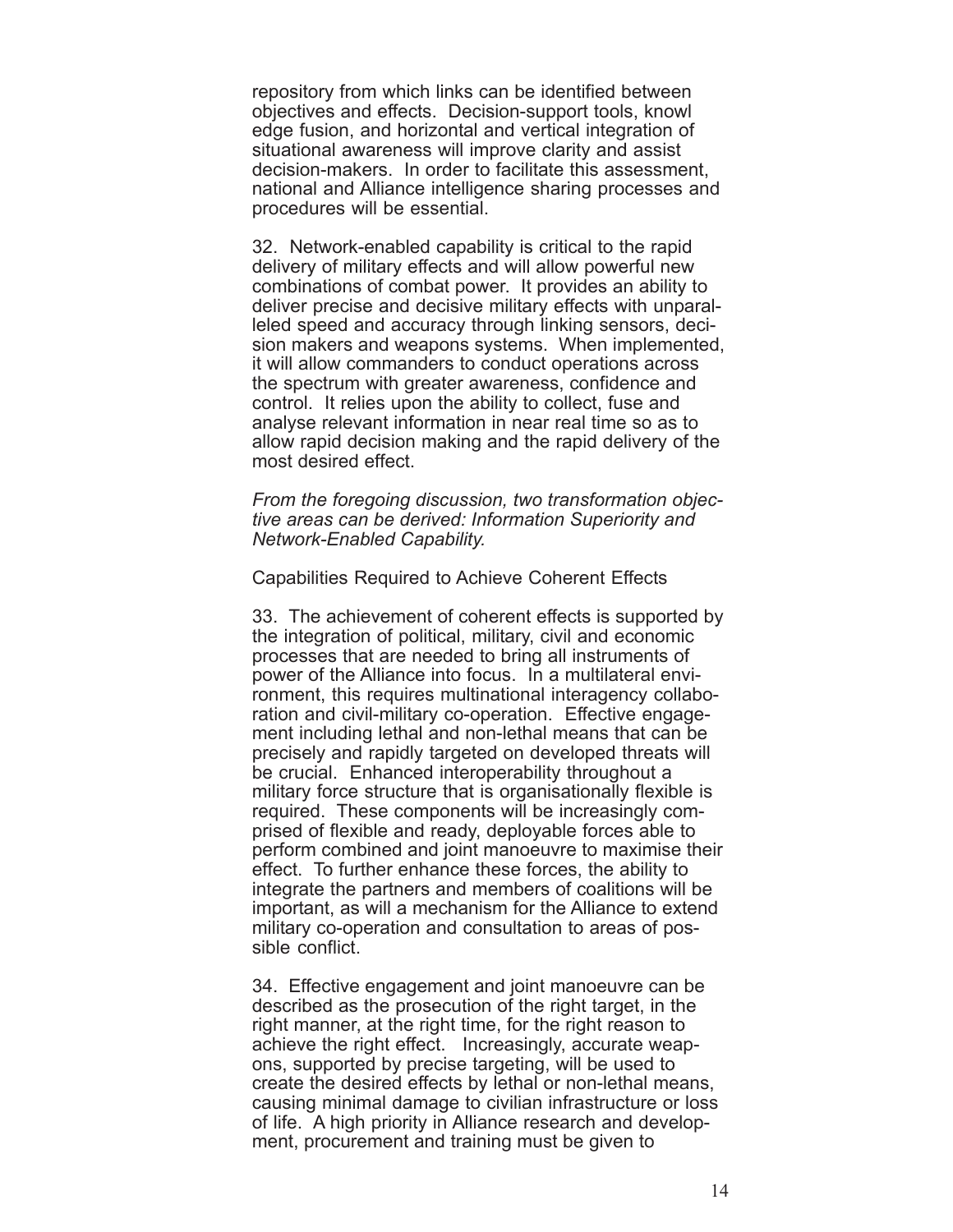accurate weapons and precise targeting methods. By leveraging knowledge and decision superiority with effective engagement and joint manoeuvre, the Alliance will significantly increase the speed and efficacy of its operations. Importantly, this capability will also facilitate rapid post-conflict stabilisation and reconstruction.

35. New capabilities required to succeed in low-intensity conflicts must be acquired, as it is likely that peace support, stabilisation and reconstruction operations will be the most frequent actions undertaken in the future. The harmonising of military activities with those of civil organisations will be of particular importance. To achieve this, forces must have the tools and training required to conduct enhanced civil-military co-operation in all phases of an operation and across the spectrum of conflict.

*From the foregoing discussion, three transformation objective areas can be derived: Effective Engagement, Joint Manoeuvre and Enhanced Civil-Military Co-operation.*

Capabilities Required to Achieve Joint Deployment and Sustainment

36. Since risks and conflicts outside the Euro-Atlantic area will dominate future military operations, Alliance forces must be increasingly expeditionary in character and design. Improved deployability of tailored, missionready forces will allow greater flexibility in decisionmaking, the creation of desired effects and a reduction in the footprint of the deployed force. This includes improvements in speed, range, volume and equipment design which will likely focus on strategic and theatre lift. Deployability will be a key element in unit organisation, logistics support and conduct of training and exercises.

37. Integrated logistics, enabled by seamless, adaptive, joint multinational logistics capabilities, will be the core element of collective support to operations. Future logistics systems will remotely monitor the condition and usage of equipment, issue spares and initiate new requisitions. This process will allow military logistics assets to be more effectively assigned and prioritised across the spectrum of military and non-military logistics providers. Forces must be initially self-sufficient in order to reduce early demands on logistic systems and to operate through interruptions in normal support. Further supplychain integration will be enhanced through increasing compatibility, interchangeability, commonality, reliability and serviceability of equipment. Finally, the balance between combat, combat support and combat service support units must be constantly monitored and adjusted to efficiently meet changing mission requirements.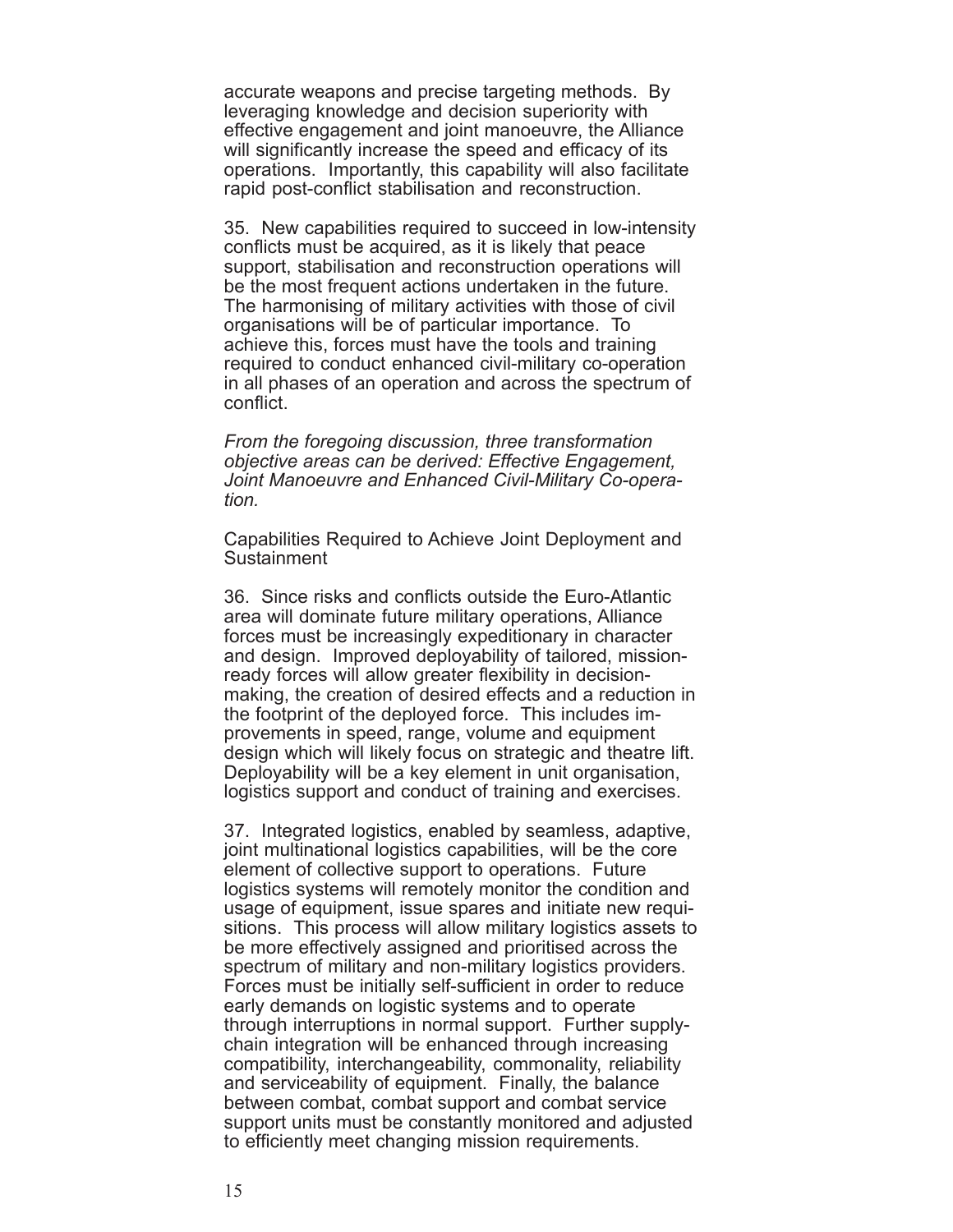*From the foregoing discussion, two transformation objective areas can be derived: Expeditionary Operations and Integrated Logistics.*

Enduring Capabilities

38. Force protection and survivability will continue as critical force enablers, especially in a chemical, biological, radiological or nuclear environment. Continued research, concept development and procurement in these areas are important. The Alliance must maintain a technological advantage by developing new capabilities to out-pace potential threats created by the proliferation of new technologies. These include countering weapons of mass effect and other asymmetric threats linked to the information age.

39. Alliance military forces must retain the ability to conduct high intensity conflict, halt inter-state warfare, restore peace where there is regional instability, and comply with the collective defence requirements of Article 5. This includes maintaining an Alliance nuclear capability as a deterrent against a threat of weapons of mass destruction from states or other actors that may use them as leverage to gain advantage. Capabilities to deal with the weapons proliferation and the consequences of their possible use must gain priority.

**Key Points** 

To successfully counter future threats, the Alliance must develop the following capabilities: - Ability to acquire and share intelligence, and carry out surveillance, reconnaissance and target acquisition at all levels of command; - A net assessment system to identify key systems and design desired effects and assess their subsequent impact: - Ability to conduct robust and synchronised information activities at all levels; - Accurate weapons and precise targeting methods; - A military force structure that is modular and flexible to meet mission requirements; - Air and sealift to meet future deployability requirements; - Integrated logistics to support expeditionary operations; - Ability to successfully conduct operations within a chemical, biological, radiological or nuclear environment: - Ability to counter potential threats created by emerging technologies; - Provide force protection of both military and civilian populations.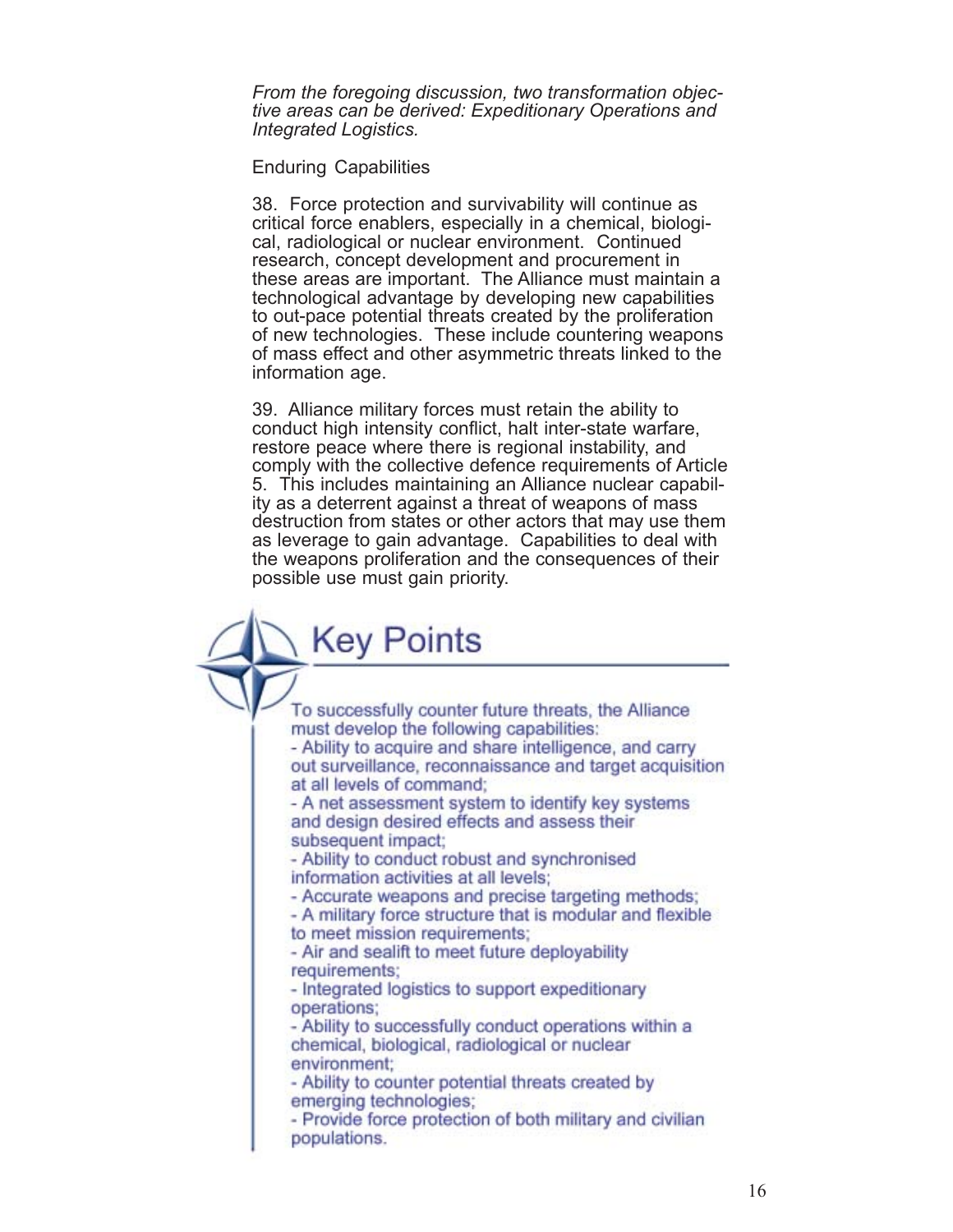#### **PART 5: FRAMEWORK FOR TRANSFORMATION**

40. The military challenge for the Alliance will be to develop future forces capable of undertaking an effectsbased approach to operations. Nations and the Alliance will need to adapt current forces, concepts and capabilities which will affect all aspects of planning and preparing, generating, training, deploying, employing and sustaining military forces. This will require a framework for transformation.



#### *Framework for Transformation*

41. As part of this framework, the characteristics required to conduct an effects-based approach to operations can be expressed as three goals: achieving decision superiority, achieving coherent effects, and achieving joint deployment and sustainment. Furthermore, concepts and capabilities will be developed in a series of transformation objective areas linked through a concept for future joint operations. These areas provide a logical basis for organising and linking the many concepts, applications, capabilities and programs necessary to transform forces.

42. Research and development will be focused on capabilities to better enable an effects-based approach. This, coupled with a targeted programme of experimentation, will test the most promising transformational concepts and will be accomplished early in the development process. Spiral development will allow those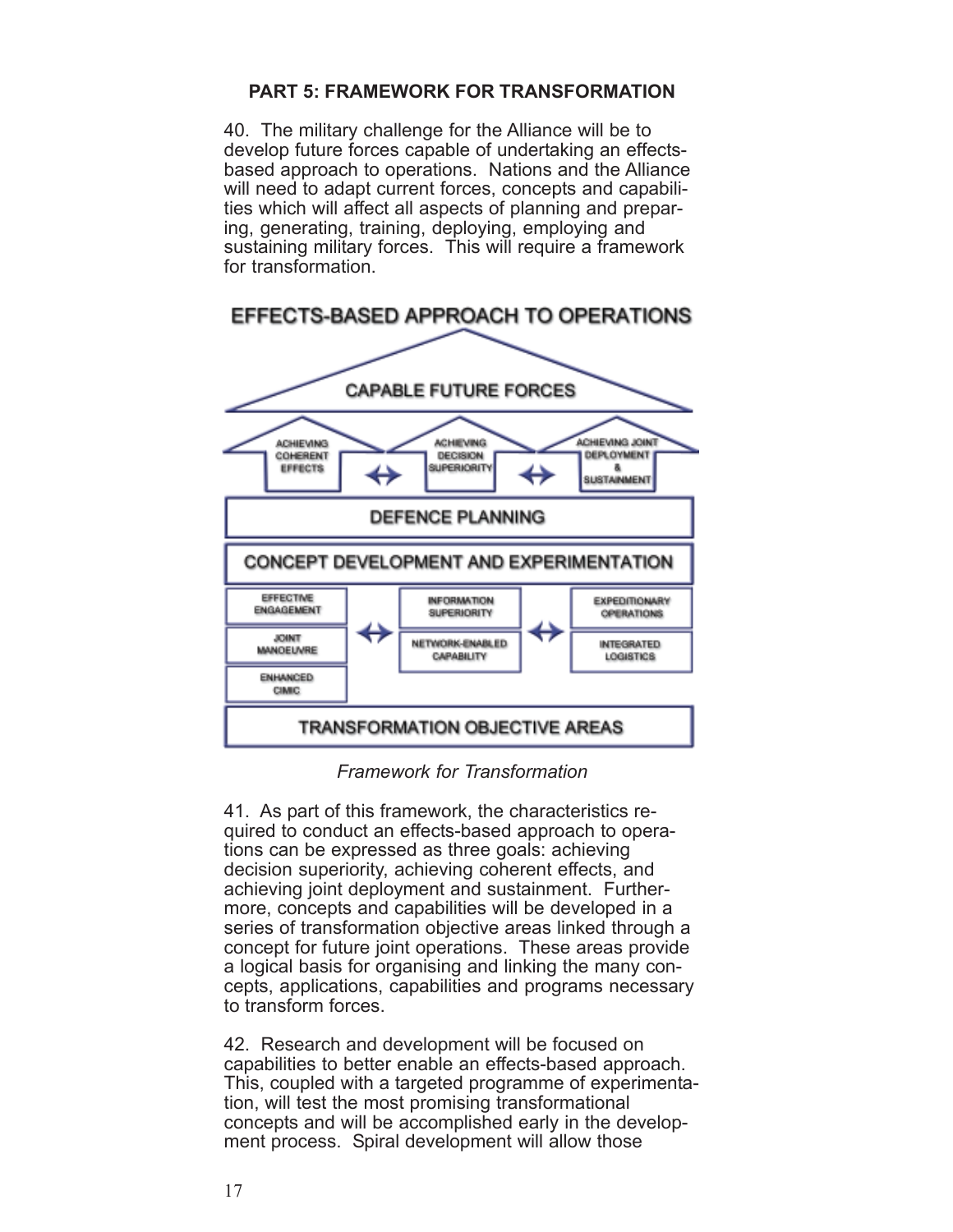elements of emerging concepts with the most potential to be fielded as they are validated. These concepts will be translated into requirements and plans through the defence planning process and incorporated into training programmes set within the context of an effects-based approach to operations across the spectrum of conflict.





#### **WAY AHEAD**

43. This paper will provide the basis for future conceptual work. It will provide a context for experiments with new concepts and capabilities, and a focus for development of research and doctrine. It also will stimulate the transformational debate within the Alliance and be part of the iterative process of transformation. Finally, it will be updated to reflect the views of the Strategic Commanders as they evolve over time.